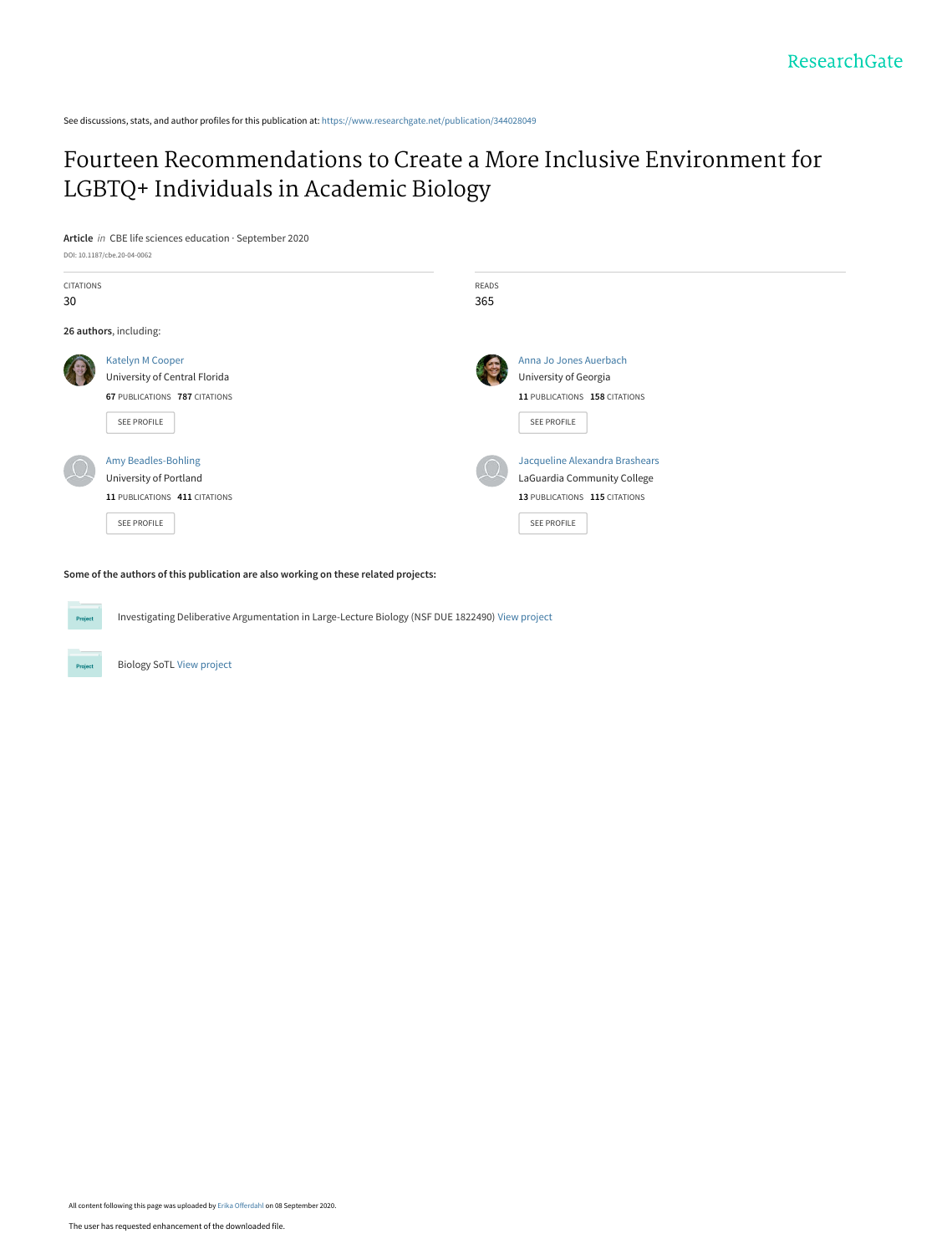# Fourteen Recommendations to Create a More Inclusive Environment for LGBTQ+ Individuals in Academic Biology

Katelyn M. Cooper,<sup>1,†</sup> Anna Jo J. Auerbach,<sup>2</sup> Jordan D. Bader,<sup>3</sup> Amy S. Beadles-Bohling,<sup>4</sup> Jacqueline A. Brashears,<sup>5</sup> Erica Cline,<sup>6</sup> Sarah L. Eddy,<sup>7</sup> Deanna B. Elliott,<sup>8</sup> Elijah Farley,<sup>9</sup> Linda Fuselier,<sup>10</sup> Heather M. Heinz,<sup>6</sup> Madison Irving,<sup>8</sup> Tanya Josek,<sup>11</sup> A. Kelly Lane,<sup>12</sup> Stanley M. Lo,<sup>13</sup> Jeffrey Maloy,<sup>14</sup> Michelle Nugent,<sup>15</sup> Erika Offerdahl,<sup>16</sup> Juan Palacios-Moreno,<sup>17</sup> Jorge Ramos,<sup>18</sup> Joshua W. Reid,<sup>19</sup> Rachel A. Sparks,<sup>20</sup> Ashley L. Waring,<sup>20</sup> Mike Wilton<sup>21</sup> Cara Gormally,<sup>22†</sup> and Sara E. Brownell<sup>8\*†</sup>

<sup>1</sup>Department of Biology, University of Central Florida, Orlando, FL 32816; <sup>2</sup>Department of Biological Sciences, Salisbury University, Salisbury, MD 21801; <sup>3</sup>Department of Biological Sciences, University of New Hampshire, Durham, NH 03824; 4Department of Biology, University of Portland, Portland, OR 97203; <sup>5</sup>Department of Natural Sciences, LaGuardia Community College, Long Island City, NY 11101; <sup>6</sup>School of Interdisciplinary Arts and Sciences, University of Washington Tacoma, Tacoma, WA 98402; <sup>7</sup>Department of Biological Sciences, Florida International University, Miami, FL 33199; <sup>8</sup>School of Life Sciences, Arizona State University, Tempe, AZ 85281; 9Department of Chemistry, University of Minnesota, Minneapolis, MN 55455; <sup>10</sup>Biology Department, University of Louisville, Louisville, KY 40292; <sup>11</sup>Center for Mathematics, Science, and Technology, and; <sup>20</sup>School of Biological Sciences, Illinois State University, Normal, IL 61790; <sup>12</sup>Department of Biology Teaching and Learning, University of Minnesota, Minneapolis, MN 55455; <sup>13</sup>Section of Cell and Developmental Biology, Division of Biological Sciences and Program in Mathematics and Science Education, University of California San Diego, La Jolla, CA 92093; <sup>14</sup>Life Sciences Core Education Department, University of California, Los Angeles, Los Angeles, CA 90095; 15Department of Biological Sciences, North Carolina State University, Raleigh, NC 27606; <sup>16</sup>School of Molecular Biosciences, Washington State University, Pullman, WA 99164; <sup>17</sup>School of Medicine, Duluth Campus, University of Minnesota, Duluth, MN 55812; <sup>18</sup>Jasper Ridge Biological Preserve, Stanford University, Woodside, CA 94062; <sup>19</sup>Tennessee STEM Education Center, Middle Tennessee State University, Murfreesboro, TN 37132; <sup>21</sup>Molecular, Cellular, and Developmental Biology, University of California, Santa Barbara, Santa Barbara, CA 93106; <sup>22</sup>Science, Technology, and Mathematics, Gallaudet University, Washington, DC 20002

### **ARSTRACT**

Individuals who identify as lesbian, gay, bisexual, transgender, queer, and otherwise nonstraight and/or non-cisgender (LGBTQ+) have often not felt welcome or represented in the biology community. Additionally, biology can present unique challenges for LGBTQ+ students because of the relationship between certain biology topics and their LGBTQ+ identities. Currently, there is no centralized set of guidelines to make biology learning environments more inclusive for LGBTQ+ individuals. Rooted in prior literature and the collective expertise of the authors who identify as members and allies of the LGBTQ+ community, we present a set of actionable recommendations to help biologists, biology educators, and biology education researchers be more inclusive of individuals with LGBTQ+ identities. These recommendations are intended to increase awareness of LGBTQ+ identities and spark conversations about transforming biology learning spaces and the broader academic biology community to become more inclusive of LGBTQ+ individuals.

#### Cynthia Brame, *Monitoring Editor*

Submitted Apr 6, 2020; Revised May 11, 2020; Accepted May 20, 2020

DOI:10.1187/cbe.20-04-0062 CBE Life Sci Educ September 1, 2020 19:es6

† These authors contributed equally.

\*Address correspondence to: Sara E. Brownell (Sara.Brownell@asu.edu).

© 2020 K. M. Cooper *et al.* CBE—Life Sciences Education © 2020 The American Society for Cell Biology. This article is distributed by The American Society for Cell Biology under license from the author(s). It is available to the public under an Attribution–Noncommercial–Share Alike 3.0 Unported Creative Commons License (http://creativecommons.org/licenses/ by-nc-sa/3.0).

"ASCB®" and "The American Society for Cell Biology®" are registered trademarks of The American Society for Cell Biology.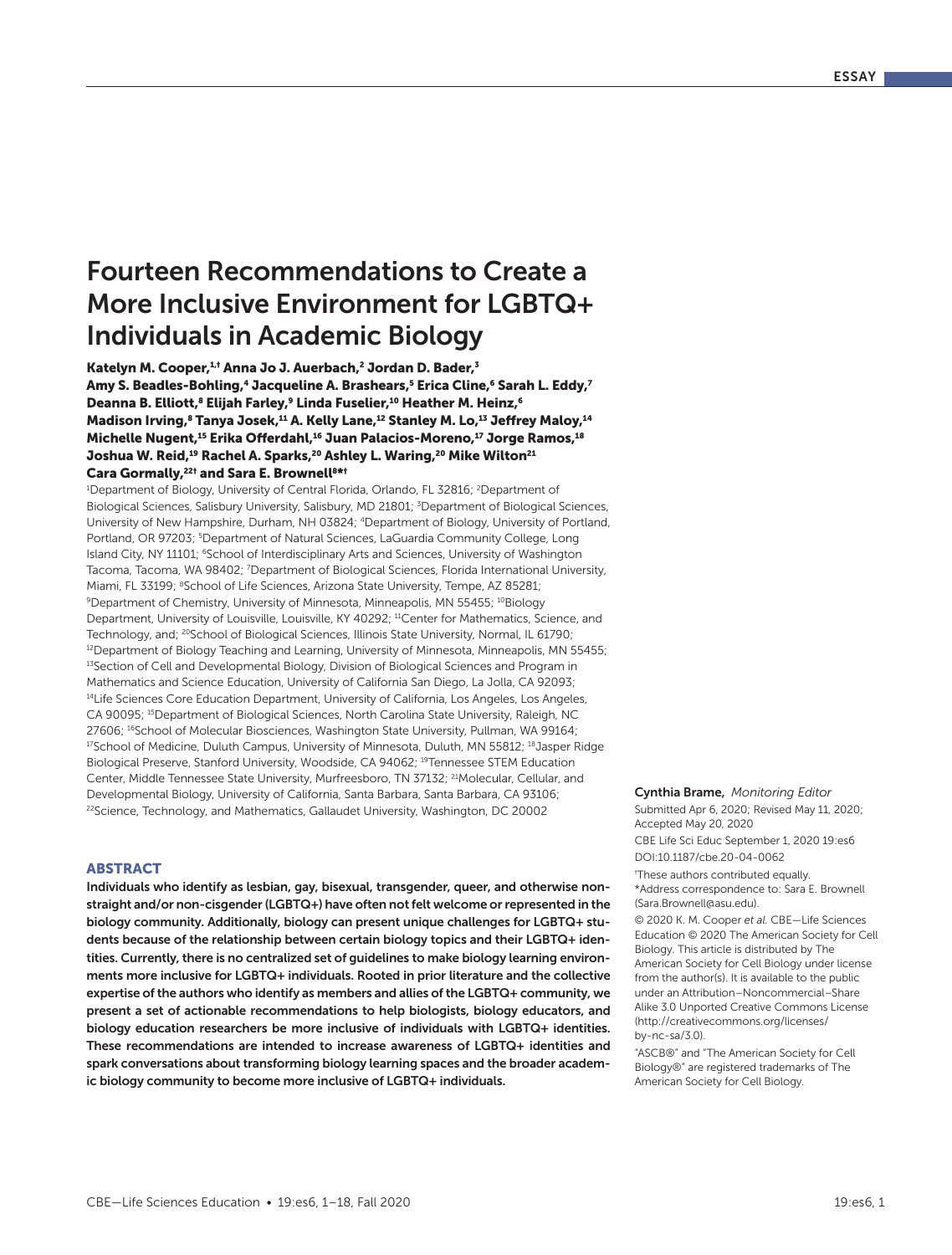### INTRODUCTION

LGBTQ<sup>+1</sup> individuals are estimated to comprise approximately 10–15% of the population in America, and 20% of millennials identify as a member of the LGBTQ+ community (GLAAD, 2017; Kann *et al.,* 2018). It is estimated that LGBTQ+ individuals make up ∼9–16% of undergraduate biology classrooms, and about half of college science students have reported that they are close with someone who identifies as LGBTQ+ (Cooper and Brownell, unpublished data<sup>2</sup>).

The LGBTQ+ identity is a potentially concealable stigmatized identity; LGBTQ+ individuals have been discriminated against and marginalized both historically and presently in certain contexts (de Monteflores and Schultz, 1978; Reynolds and Hanjorgiris, 2000). The stigma associated with this identity can result in LGBTQ+ individuals struggling to accept their own identities, which can in turn affect whether an individual is comfortable sharing their identity with others (Kinnish *et al.,* 2005; Morgan, 2013). Internalized stigma can negatively affect a person's well-being, because it is a significant contributor to psychological stress (Quinn, 2006; Mak *et al.,* 2007). LGBTQ+ individuals may conceal their identities for fear of being harassed, discriminated against, or feeling physically unsafe (Chrobot-Mason *et al.,* 2001; Quinn, 2006; Goffman, 2009; Orlov and Allen, 2014). These risks are likely greater for LGBTQ+ individuals who hold other marginalized identities, such as racial/ethnic minorities (McBride, 2014; James *et al.*, 2016; National Public Radio *et al.,* 2017). As such, individuals in biology who identify as members of the LGBTQ+ community comprise a marginalized and potentially at-risk population.

Prior research has identified that science, technology, engineering, and math (STEM) fields foster particularly heteronormative environments (Bilimoria and Stewart, 2009; Cech and Waidzunas, 2011), that STEM faculty hold less positive attitudes toward LGBTQ+ issues compared with their counterparts in other disciplines (Brown *et al.,* 2004), and that STEM fields can be unfriendly toward LGBTQ+ individuals (Bilimoria and Stewart, 2009; Cech and Waidzunas, 2011; Patridge *et al.,* 2014; Linley *et al.,* 2018). This challenging and sometimes uninviting climate may contribute to the attrition of LGBTQ+ undergraduates in STEM; a recent national study showed that LGBTQ+ students are 7% less likely than their heterosexual peers to complete STEM college degree programs, despite their higher rates of participation in high-impact practices (e.g., undergraduate research) commonly associated with improved retention (Hughes, 2018). To our knowledge, only two studies have examined the experiences of LGBTQ+ individuals in the specific context of college biology. The first study found that LGBTQ+ undergraduates do not report experiencing overt discrimination, yet they do not broadly perceive the college biology classroom as a welcoming or accepting space for their identities (Cooper and Brownell, 2016). The second study, focused on college biology instructors, found that some instructors do not reveal their LGBTQ+ identities in their classes for fear of negative repercussions (Cooper *et al.,* 2019). Despite the paucity of research on the topic of inclusivity specifically within academic biology, the results of these two studies support evidence gathered from across college STEM academic environments, highlighting the challenges faced by members of the LGBTQ+ community (Linley *et al.,* 2018; Mattheis *et al.,* 2019).

Together, these studies on LGBTQ+ individuals' experiences in STEM indicate that creating a more inclusive climate in the biology community could foster more positive experiences for LGBTQ+ individuals in the life sciences. Although general recommendations for improving the STEM climate for LGBTQ+ individuals have emerged from the physics community (Atherton *et al.,* 2016; Ackerman *et al.,* 2018), LGBTQ+ individuals in biology face some unique circumstances related to the context of biology. We posit that a specific resource based on current evidence and collective experiences of LGBTQ+ individuals would be helpful to an audience of biologists, biology educators, and biology education researchers. In this context, the term "biology" includes classroom, laboratory, and field learning environments, as well as academic environments such as biology departments and conferences. Some of these recommendations are broadly applicable to any context independent of the biology discipline, while some are particularly relevant for biology; we intentionally include both types of recommendations in this specific resource for biologists to be more inclusive of LGBTQ+ individuals.

We present a set of actionable recommendations that can be used to create more welcoming and inclusive campuses, learning environments, conferences, and research surveys for LGBTQ+ individuals. We draw from the literature and, in some cases, leverage our own experiences to emphasize effective strategies when there is no literature base to reference. We highlight examples of individual lived experiences with an anonymous quote at the beginning of each section to concretely illustrate that these recommendations have directly impacted our LGBTQ+ community. Each quote represents an author's personal experience or was shared with us by our LGBTQ+ colleagues or students. This list of recommendations is not exhaustive; rather, it is intended to stimulate greater awareness and dialogue within the biology community to better support the training and careers of LGBTQ+ individuals. Although we hope that this resource can act as a guide for biologists striving to improve the climate for LGBTQ+ individuals, we position this as a set of recommendations that will need to be revised and improved over time. We conclude this essay with a discussion of important next steps for research efforts in establishing a research-based foundation for making biology more inclusive of LGBTQ+ individuals.

#### About the Authors

An LGBTQ+ special interest group was established at the Society of the Advancement of Biology Education Research (SABER) 2019 annual meeting. Using the social connections of this group, a diverse group of coauthors was recruited who represent the following identities: lesbian, gay, bisexual,

<sup>&</sup>lt;sup>1</sup>In this essay, the term "LGBTQ+" is used as an umbrella term that includes minority gender and sexual orientation identities. While the term explicitly refers to lesbian, gay, bisexual, transgender, and queer identities, it is meant to be inclusive of any individual who does not identify as either straight or cisgender. We recognize that each identity is unique and that individual experiences are different; however, we use the term to refer to the group as a whole. 2 Population sampled was in Arizona.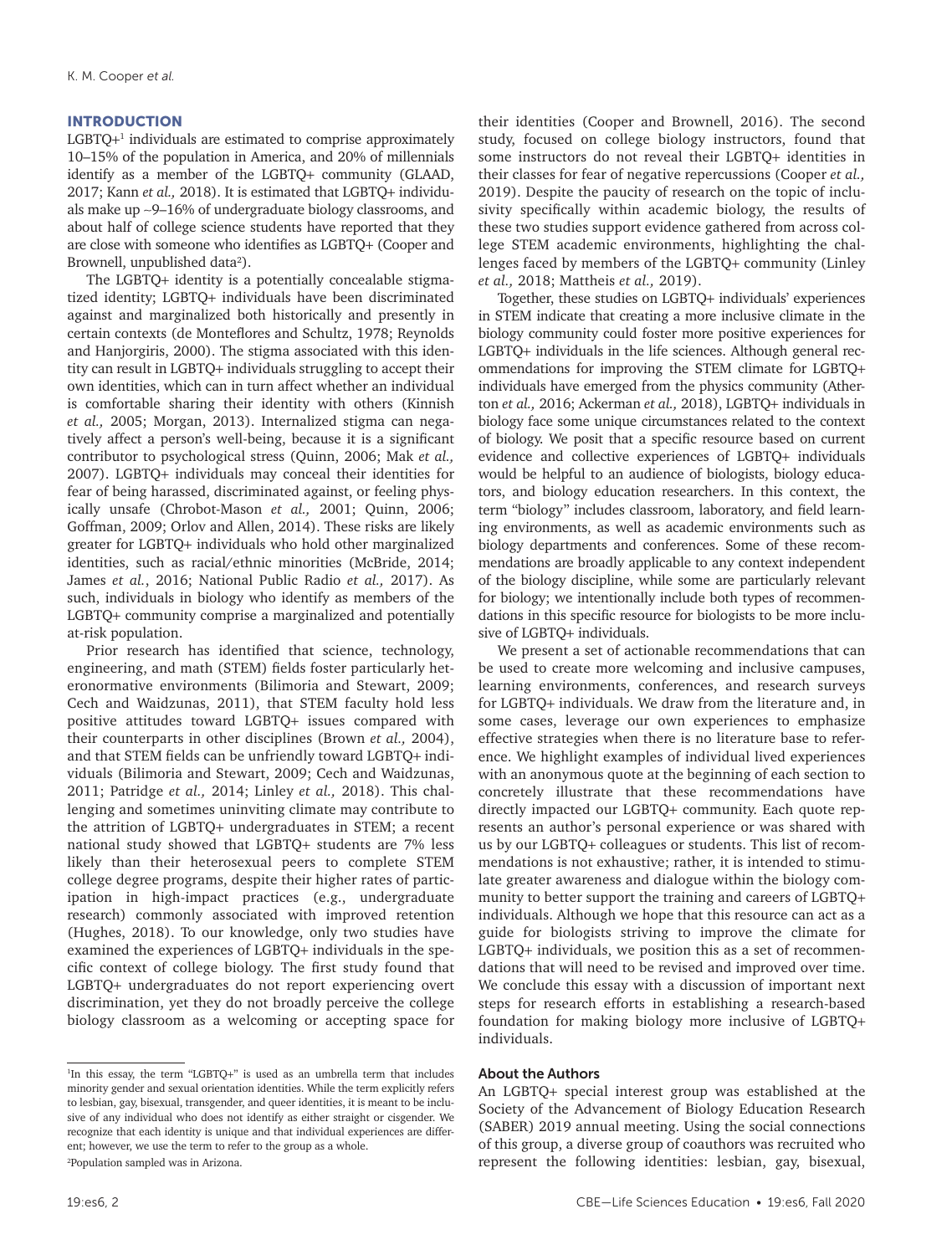#### TABLE 1. Fourteen recommendations to create a more inclusive environment for LGBTQ+ individuals in academic biology

#### **Be thoughtful about the language used regarding the LGBTQ+ community.**

- 1. Learn what the acronym LGBTQ+ encompasses and use the term appropriately.
- 2. Learn the specific vocabulary around the LGBTQ+ identity.
- **Create opportunities for people to describe who they are and avoid assuming people's identities, names, and pronouns.**
- 3. Foster safe environments for individuals to reveal their LGBTQ+ identities.
- 4. Be careful not to assume the gender or partner preference of individuals.
- 5. Create opportunities for individuals to choose to reveal their pronouns and names.

#### **Meaningfully advocate for the LGBTQ+ community.**

- 6. View mistakes as learning opportunities.
- 7. Overtly support the LGBTQ+ community.
- 8. Familiarize yourself with LGBTQ+ community and campus resources.

#### **Create an inclusive biology classroom.**

9. Be thoughtful about the use of humor and pop culture in the classroom

- 10. Present LGBTQ+ role models in science.
- 11. Discuss the full range of gender and sexuality in biology class.
- 12. Incorporate positive and well-rounded examples of LGBTQ+ identity into the curricula

#### **Conduct biology education research in a way that is inclusive of the LGBTQ+ community.**

13. Be inclusive of LGBTQ+ individuals when designing surveys for biology education research.

14. Advocate for LGBTQ+-inclusive language in publications.

transgender, queer, agender, and asexual, as well as LGBTQ+ allies. Within the United States, we live in diverse geographic regions. Many of us trained in biology departments within the United States, and some have experience working in other countries. Individually, each of us has conducted biology research and/or biology education research. We represent a variety of institution types, including community colleges, private and public research-intensive institutions, comprehensive regional universities, minority-serving institutions, religiously affiliated institutions, and research nonprofits. We have taught a variety of biology courses, including introductory biology, biochemistry, cell biology, molecular biology, physiology, genetics, and evolution. We also represent a wide variety of career stages and administrative roles, including undergraduates, graduate students, postdocs, lecturers, assistant professors, associate professors, program directors, and deans. We do not speak for all LGBTQ+ individuals and note that it is important to acknowledge that each member of the LGBTQ+ community has unique opinions and experiences.

#### RECOMMENDATIONS

We present here our recommendations to help make biology more inclusive for LGBTQ+ individuals. These 14 recommendations are organized into the following five subsections: 1) "Be Thoughtful about the Language Used Regarding the LGBTQ+ Community"; 2) "Create Opportunities for People to Describe Who They Are and Avoid Assuming People's Identities, Names, and Pronouns"; 3) "Meaningfully Advocate for the LGBTQ+ Community"; 4) "Create an Inclusive Biology Classroom"; and 5) "Conduct Biology Education Research in a Way That Is Inclusive of the LGBTQ+ Community." In addition, each recommendation can be applied to improve one or more of the following academic environments: campuses, classrooms, research spaces, and conferences. The recommendations are summarized in Table 1**.**

# BE THOUGHTFUL ABOUT THE LANGUAGE USED REGARDING THE LGBTQ+ COMMUNITY

Language is powerfully connected to identity. The language we use to tell stories about one another may start as descriptions of what an individual is doing or how they are carrying themselves, but these descriptions can ultimately become a designated identity of "being a certain kind of person" (Sfard and Prusak, 2005). Therefore, language can be both weaponized as well as employed as a mechanism for reclaiming the identities of marginalized groups (Brontsema, 2004; Clinton and Higbee, 2011; Subhrajit, 2014; Zosky and Alberts, 2016). As is the case with other marginalized groups, language carries a great deal of importance in the LGBTQ+ community (Cameron and Kulick, 2003; Pathela *et al.,* 2006; Petchesky, 2009; Eliason, 2014). Being aware of the unique vocabulary related to LGBTQ+ identities and understanding how to use specific terms is a critical first step toward building inclusivity. Thus, our first two recommendations focus on the use of language and vocabulary related to the LGBTQ+ identity.

# 1. Learn What the Acronym LGBTQ+ Encompasses and Use the Term Appropriately

Oh, LGQTP… whatever the letters are. They keep adding letters!—Faculty member to a gay female faculty member

The term "LGBTQ+" is an umbrella term that is used in the United States<sup>3</sup> to describe identities of individuals who do not identify as straight or cisgender; it stands for lesbian, gay, bisexual, transgender, and queer, with the plus representing other identities that do not fall within gender binary or heterosexual identities (see Table 2 for a glossary of terms). The acronym to

<sup>&</sup>lt;sup>3</sup>It is important to note that this term is used commonly in the United States but is less commonly used in other countries. Because *CBE—Life Sciences Education* is published in the United States, we structure our recommendations based on American terminology.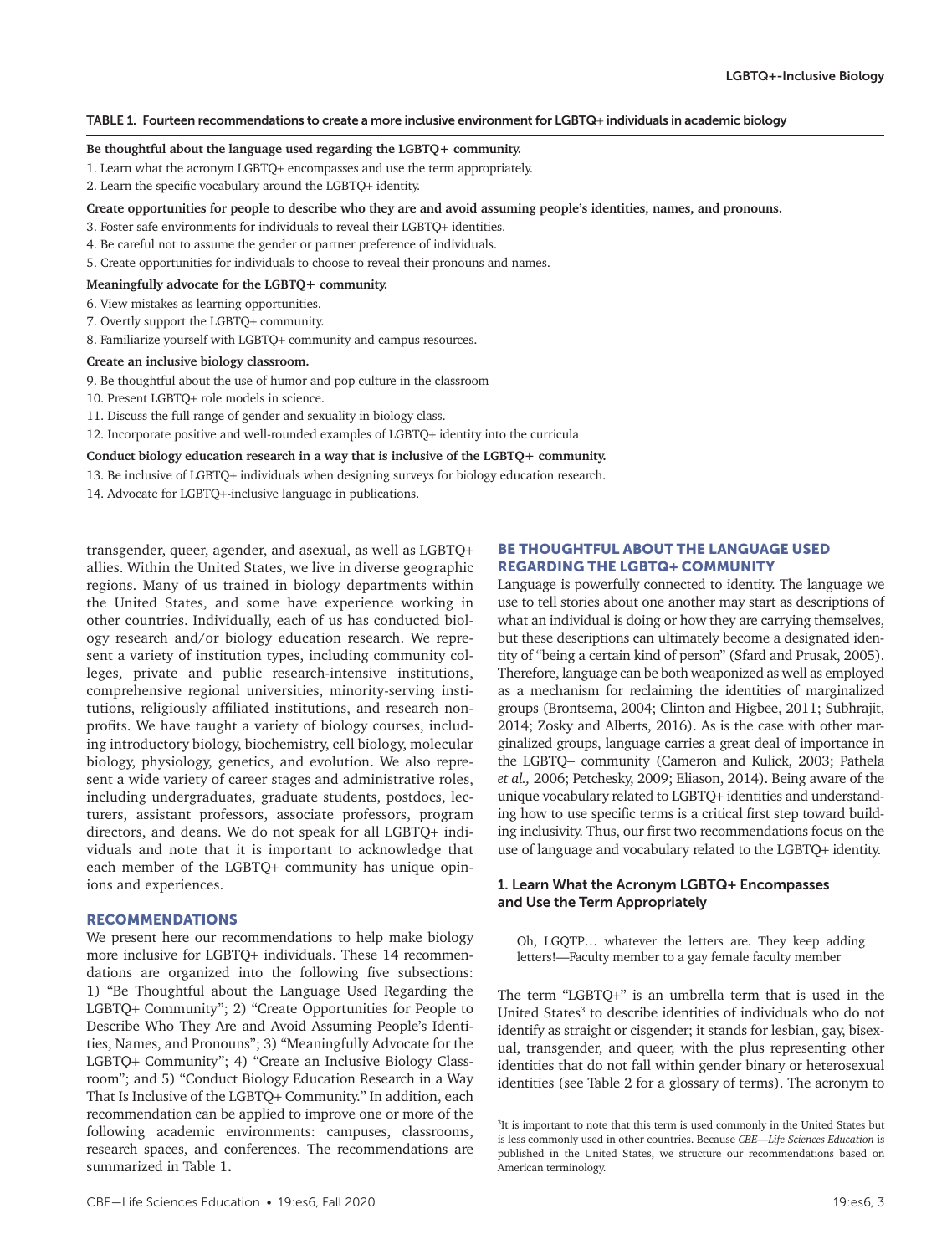#### TABLE 2. Glossary of terms related to the LGBTQ**+** identitya

**Agender:** An umbrella term to describe individuals who identify as not having a gender or as gender neutral.

**Androgyne:** An individual who is androgynous, meaning they identify and/or present as neither traditionally masculine nor feminine.

**Asexual:** An umbrella term used to describe someone who does not experience physical and/or sexual attraction. Some describe this as having a lack of attraction toward others or as the experience of not being sexually attracted to others. The term "**Ace**" is a colloquial abbreviation often used to describe someone who is asexual, in the same manner "straight" is used to represent someone who is heterosexual. Ace also includes people who are gray-asexual and demisexual (defined below).

**Aromantic:** A term used to describe someone who does not experience romantic attraction. It is sometimes colloquially abbreviated to "**Aro**."

**Being out:** Not concealing one's LGBTQ+ identity.

**Being outed:** When someone reveals an individual's LGBTQ+ identity without their explicit consent.

**Bisexual**: An umbrella term used to describe someone who is emotionally, physically, and/or sexually attracted to more than one gender.

**Bottom surgery:** Also known as genital surgery, sex reassignment surgery, or preferably, gender confirmation surgery. Bottom surgery encompasses a number of procedures to alter anatomical traits and can be used for people of any gender. Generally, transmasculine bottom surgery is to transform the female genitalia and reconstruct them into those of a male, while transfeminine bottom surgery is to transform male genitalia and reconstruct them into those of a female. Bottom surgeries serve many purposes beyond the commonly assumed goal of creating cis-passing organs, including alleviating dysphoria.

**Cisgender:** A term used to describe someone whose gender identity and sex assigned at birth align (e.g., female and female-assigned at birth). **Cisnormativity:** The assumption that all individuals are cisgender.

- **Coming out:** Voluntarily making one's sexual identity or gender identity known to others. Coming out to someone or in a certain venue does not mean that an individual is out to everyone in their life.
- **Deadname:** The birth name of a transgender or nonbinary individual that they no longer use, which should not be used by others.
- **Demisexual:** An identity describing someone who feels sexual attraction only to people with whom they have an emotional bond. Most demisexual people feel sexual attraction rarely compared with the general population, and some have little to no interest in sexual activity.
- **Drag king/queen:** Performers and impersonators of gender. Drag is a form of theatrical and artistic expression in which an individual presents exaggerated feminine or masculine performances. Performing in drag is often used to break down the social norm of masculinity and femininity. Drag queens are overly feminized and often portrayed by men, but people of any gender can be drag queens. Drag kings dress and perform in stylized forms of masculinity and are often portrayed by women, but can also be portrayed by any gender. An important distinction to note is that "drag" is not synonymous with the term "trans"; trans is a personal identifier, while drag is a temporary and exaggerated performance of gender.
- **Enby:** A gender nonbinary person or someone who does not identify their gender as a man or woman. It is the phonetic pronunciation of "NB" (nonbinary) and can sometimes be used as a term in place of "girl" or "boy." It should be noted that not all who identify their gender as nonbinary are comfortable with this term.
- Gay: A term used to describe individuals who are primarily romantically, physically, and/or sexually attracted to members of the same gender. This can be used to describe someone of any gender identity.
- Gender: Socially constructed cultural characteristics that denote identities, e.g., women or men (note: this is different from sex-associated terms, including "female" and "male"). Gender is also used more broadly to denote a range of identities that do not correspond to established ideas of male and female, can vary from society to society, and can change over time.
- **Gender fluid:** Describes someone whose gender identification and presentation varies over time.
- **Gender dysphoria:** A condition in which one feels discomfort or distress because their emotional and psychological gender identity is different from their biological sex assigned at birth.
- **Gender expression:** The external appearance of one's gender identity that can be expressed through one's behavior, clothing, haircut, or voice, and which may or may not conform to the culturally and socially defined behaviors and characteristics typically associated with being either masculine or feminine.
- **Gender normative:** The assumption that individual gender identity aligns with societal expectations for what it means to be a girl/woman/ female or boy/man/male.
- **Gender spectrum:** This term is an inclusive way to refer to the variation that exists within gender identity. It goes beyond the gender binary by representing gender as a continuum.
- **Gray-sexual or gray-asexual:** A term that describes someone who identifies with the area between asexuality and sexuality. Some may prefer this term because they experience sexual attraction very rarely, only under specific circumstances, or of an intensity so low that it is ignorable. Sometimes abbreviated as "**gray-ace**."
- **Heteronormativity:** Norms and practices that assume binary alignment of biological sex, gender identity, and gender roles and that establish heterosexuality as a fundamental and natural norm.
- **Heterosexism:** The assumption that all people are or should be heterosexual. Heterosexism excludes the needs, concerns, and life experiences of lesbian, gay, bisexual, and queer people, while it gives advantages to heterosexual people. It is often perceived as a subtle form of oppression that reinforces realities of silence and invisibility.

**Heterosexual:** A term that describes someone who is emotionally, physically, and/or sexually attracted to members of a different gender.

(*Continues*)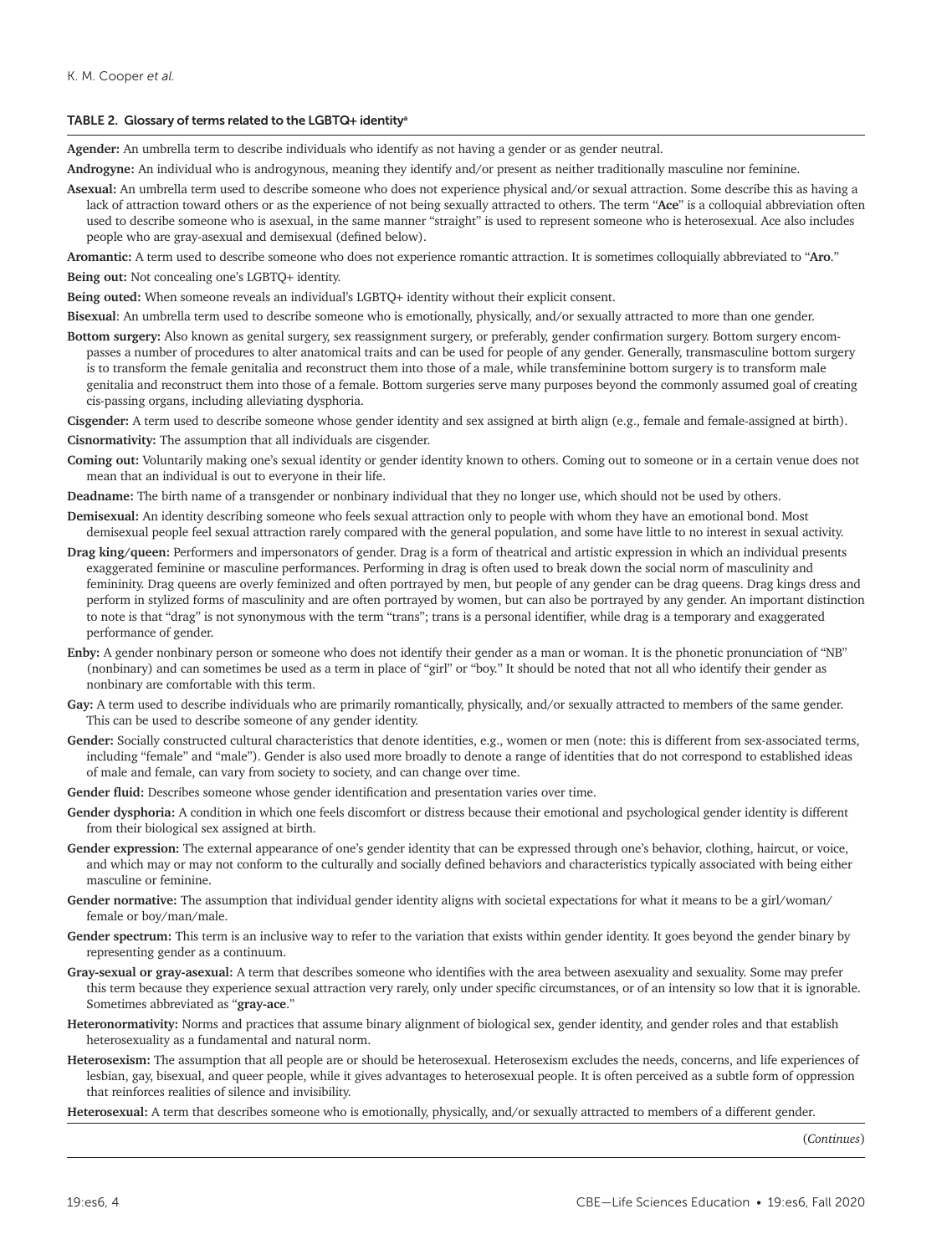### TABLE 2. Continued

- **Homophobia:** Describes a wide range of negative attitudes or behaviors directed toward people who are or are perceived to be sexual minorities. This term is often colloquially used to describe fear, hatred, disgust, or discomfort with any sexual identities that do not fit in with the dominant heteronormative narrative.
- **Homoromantic:** This term refers to an individual who is romantically attracted to someone of the same gender. This is not the same as sexual attraction. An individual who does not experience sexual attraction may still experience romantic attraction.
- **Homosexual:** An outdated term that describes a sexual orientation in which a person feels physically and emotionally attracted to people of the same gender. Sometimes expressed as MSM (men who have sex with men) or WSW (women who have sex with women) in medical literature.
- **Identity:** How an individual defines who they are, their characteristics, the way they think about themselves, and importantly, the way they are viewed by the society in which they operate.
- **Internalized homophobia:** Negative social attitudes, including stereotypes, beliefs, stigma, and prejudice about homosexuality and LGBTQ+ people, that a person with same-sex attraction turns inward toward themselves, whether or not they identify as LGBTQ+.
- **Intersex:** Describes someone whose combination of chromosomes, gonads, hormones, internal sex organs, and genitals differs from the two expected patterns of male and female.
- **Lesbian:** A term used to describe people who identify as women and are attracted romantically, physically, or sexually to others who identify as women. Some women prefer to use the term "queer" or "gay" instead of lesbian.
- **LGBTQ**+ **ally:** An ally can be someone who accepts the LGBTQ+ person, or someone who personally and actively advocates for equal rights and fair treatment of LGBTQ+ individuals. People who identify as LGBTQ+ may use different thresholds of qualification for an ally.
- **Misgender:** To refer to someone using a word or pronoun that does not reflect the gender with which they identify.
- **Nonbinary:** A term used to describe individuals who do not identify their gender as man or woman. Additionally, people who identify their gender as nonbinary may identify as being both man and woman, somewhere in between man and woman, or as someone whose gender does not fall within the categories of man and woman.
- Passing (gender identity): Occurs when someone is recognized as the gender identity that they identify as (e.g., a trans man being recognized by others as a man).
- Passing (sexual identity): Occurs when someone of a minority identity is assumed to be a member of a majority identity (e.g., someone who identifies as gay is assumed to be straight).
- **Pansexual:** Describes someone whose romantic, physical, and/or sexual attraction is not defined by sex or gender identity.
- **Performative allyship:** Performative allyship, also sometimes referred to as ally theater, is the practice of flaunting supposed allyship, but not following through with actions indicative of true allyship; in other words, allyship that exists as an occasional public "performance" instead of a continuous, well-informed labor.
- **Queer:** An umbrella term used to describe individuals who identify as nonstraight or who have nonnormative gender identity. It is important to note that this term historically was offensive, and while some members of the community continue to find this term offensive, others take pride in reclaiming it.
- **Questioning:** A term used to describe people who are in the process of exploring their LGBTQ+ identity.
- **Sex:** Classification based on the structural and functional characteristics of a person or organism that allow assignment as either male or female. Characteristics include chromosomal complement, reproductive organs, and hormone levels. Historically, individuals have been categorized as male or female; however, it is important to note that an individual's sex may not align with their gender identity.
- **Sexuality spectrum (Kinsey scale):** Also called the Heterosexual-Homosexual Rating Scale. The scale was created by Alfred Kinsley and is used to describe a person's sexual orientation with respect to one's experience or response at a given time. The scale ranges from 0 (completely heterosexual) to 6 (completely homosexual) and includes an X value that represents no sociosexual contact or reactions. Kinsey recognized that even when characterizing sexuality as a spectrum, there are still people whose sexualities are not fully captured by the scale.
- **Straight privilege:** A term used to describe societal privilege that benefits individuals who identify as or are perceived to identify as straight but that is denied to members of the LGBTQ+ community.
- **They/them pronouns:** May be used as a singular pronoun for individuals who identify as gender nonbinary or individuals who want to use a pronoun that is not gendered or for individuals who use both he/they or she/they. This pronoun has recently been added to the Merriam-Webster Dictionary and is also now an official part of the APA style guide. Of note, verbs are conjugated in the plural even with the use of singular they. For example: "Alyx is coming to the party. They are bringing soda."
- **Top surgery:** A term used to describe surgical procedures done on the breasts, including breast augmentation surgery or bilateral mastectomy and male chest reconstruction.

**Trans man/transgender man:** An individual who was not assigned male at birth, but identifies as a male.

**Trans woman/transgender woman:** An individual who was not assigned female at birth, but identifies as female.

**Transfeminine:** This adjective describes any individual not assigned female at birth who identifies more with the feminine part of the gender spectrum. It can sometimes describe trans women and also people who do not identify as female but do identify as more feminine. Transfeminine individuals can use a variety of pronouns.

(*Continues*)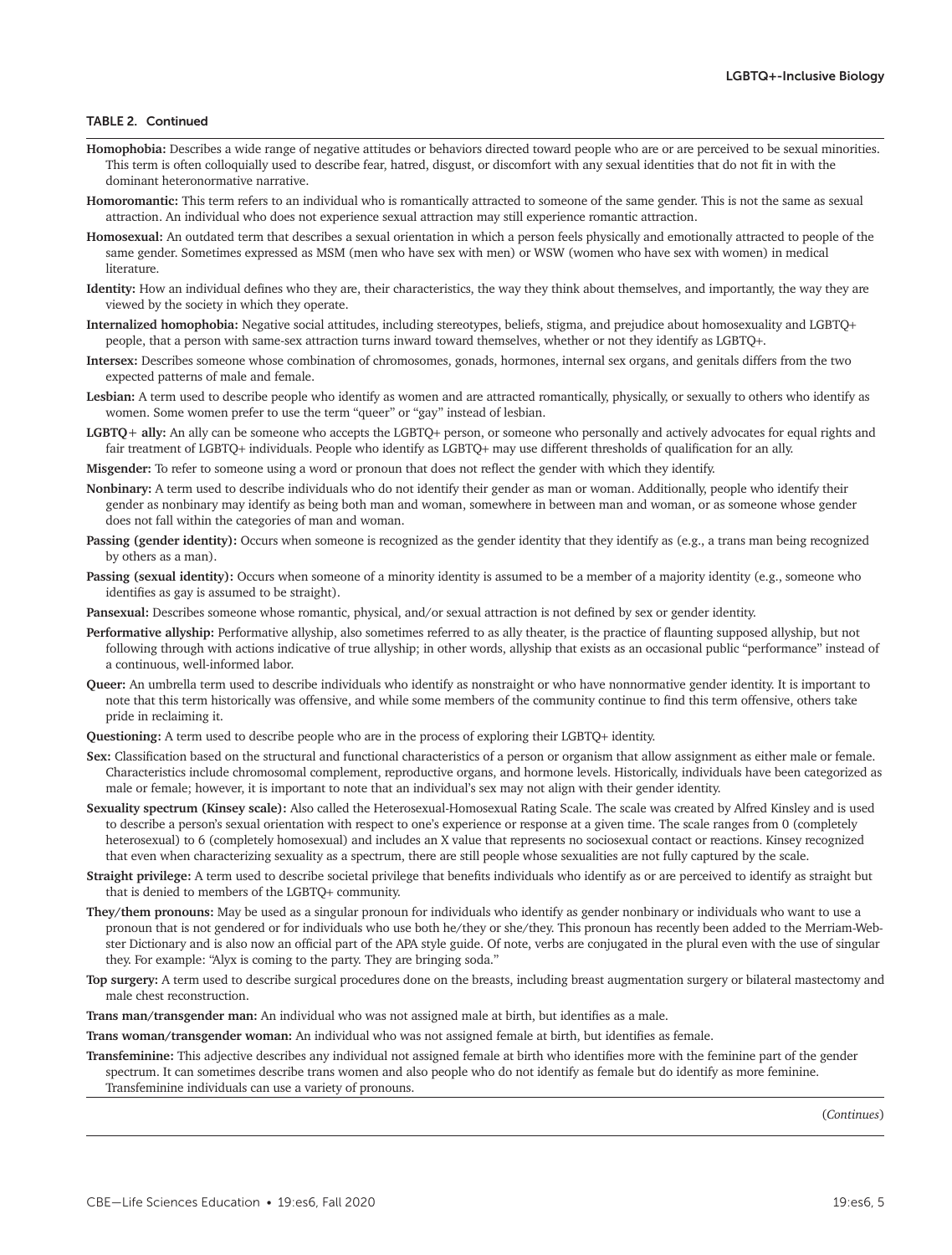#### TABLE 2. Continued

- **Transgender or trans:** A term describing a person who lives as a member of a gender other than that expected based on anatomical sex designated at birth. Notably, being trans does not require a "transition." An individual can be transgender and not "live as" their identity because of legal, familial, societal, health, etc., reasons. The term "transgender" is an adjective, not a noun, and the term "transgendered" is never appropriate.
- **Transition:** For people who identify as transgender, this refers to the process of coming to recognize, accept, and express one's gender identity. Sometimes referred to as gender affirmation process.
- **Transmasculine:** This adjective describes any individual not assigned male at birth who identifies more with the masculine part of the gender spectrum. It can sometimes describe trans men and also people who do not identify as male but do identify as more masculine. Transmasculine individuals can use a variety of pronouns
- **Transphobia:** Describes fear, aversion, hatred, violence, anger, or discomfort felt or expressed toward people who do not conform to society's gender expectations.
- **Two-spirit:** Native American (American Indian/First Nations/Native American) two-spirit people are male, female, and sometimes intersexed individuals who combine activities of both men and women with traits unique to their status as two-spirit people. In most tribes, they are considered neither men nor women; they occupy a distinct, alternative gender status. In tribes where two-spirit males and females are referred to with the same term, this status is considered a third gender. In other cases, two-spirit females are referred to with a distinct term and, therefore, constitute a fourth gender. Although there are important variations in two-spirit roles across North America, they share some common traits: specialized work roles, gender variation, spiritual sanction, and same-sex relationships.

a The terms in this glossary were taken verbatim or adapted from the following resources:

Asexuality.org (Asexual Visibility & Education Network, 2019); Asexuality Archive (AsexualityArchive, 2012); Demisexuality.org (Demisexuality Resource Center, 2015); Excluded (Serano, 2013); Gender performativity and self-perception: Drag as masquerade (Strübel-Scheiner, 2011); Glaad, 2019; Hate crime: Impact, causes, and responses (Chakraborti and Garland, 2009); Human Rights Campaign Glossary of Terms (Human Rights Campaign, 2018c); *Merriam-Webster Dictionary* (Merriam-Webster, 2019); National LGBTQIA+ Health Education Center Glossary (National LGBTQIA+ Health Education Center, 2020); The invisible orientation: An introduction to asexuality (Decker, 2015); Safe Zone Project Core Vocabulary 2.0 (Safe Zone Project, 2019); Toward a conceptual understanding of asexuality (Bogaert, 2006); University of California Berkeley Gender Equity Resource Center Definitions of Terms: (UC Berkeley, 2019); University of California Davis LGBTQIA Resource Center Glossary (University of California Davis, 2019); U.S. Department of Health and Human Service, Indian Health Service (Indian Health Services, 2019).

describe the LGBTQ+ community has changed multiple times over the past decades, leaving many individuals outside this community understandably confused about the specific letters and the number of letters. LGBTQIA is another commonly used term, with the "I" referring to intersex and the "A" representing asexual individuals. Sometimes the shorter term "LGBT" is used, but it is not inclusive for all members of the LGBTQ+ community. The "Q" in LGBTQ+ stands for "queer"; "queer" is an umbrella term that can be used to describe individuals who identify as nonstraight or who have a nonnormative gender identity. Whether one is talking with a student about their identity, bantering with friends in the lab, or formally addressing an audience, joking about how many letters there are in the LGBTQ+ acronym or laughing about mixing up the letters can make LGBTQ+ individuals feel disregarded and/or disrespected. These jokes convey a lack of compassion that can lead to an unwelcoming climate for LGBTQ+ individuals.

The term "LGBTQ+" is more inclusive of identities than previously common terms such as "homosexual," which was used historically to describe individuals who participate in same-sex sexual behavior, but many individuals in the LGBTQ+ community now take offense at this term. This term is also potentially problematic, because the medical and psychological communities historically identified homosexuality and other nonheterosexual orientations as disorders (Peters, 2014). While the terms "sexual orientation" and "sexual identity" are still commonly used to describe this social identity, the emphasis of these terms on sex and sexual behavior fails to recognize that the identity encompasses far more than sex. For example, for individuals who identify as asexual, their identity could be about romantic, not sexual, attraction, so the emphasis on sex is inappropriate. Therefore, we recommend using the term "LGBTQ+" to describe identities of individuals who do not identify as straight or cisgender, because it is more inclusive of the spectrum of identities that exist.

## 2. Learn the Specific Vocabulary around the LGBTQ+ Identity

I don't know. [Another student] is now a drag queen or transsexual, or whatever they are called now.—Undergraduate student overheard by a bisexual female graduate student

When discussing potential differences between groups of individuals regarding learning, classroom participation, attitudes about science, or persistence, one should use the term "gender" rather than "sex" and refer to "men" and "women" rather than "males" and "females." Gender and sex are intertwined (Barad, 2007; Butler, 2011), but not interchangeable. In most instances, the term "sex" refers to one's sex that was assigned at birth (e.g., an individual's reproductive anatomy or secondary sex characteristics), while "gender" refers to one's identity as a social construct (Lorber and Farrell, 1991; Risman, 2004; Fausto-Sterling, 2012). Some scholars have adopted the term "sex/ gender" to illustrate the entangled nature of these terms (Hyde *et al.*, 2019), but here we will use "sex" as a biological term and "gender" as a social construct.

Knowing and using the most appropriate terms requires meaningful effort and practice. This is especially true because the varied experiences of LGBTQ+ individuals can lead to divergent personal preferences in terms. In fact, while writing this article the authors struggled to agree upon the use of some of this terminology, and we had internal disagreements about the appropriateness of particular terms. However, we can unequivocally recommend that biologists make an effort to learn the language that relates to these identities and to ask LGBTQ+ individuals what terms they prefer. See Table 2 for a glossary of terms that may be unfamiliar, but are helpful in learning about the myriad of identities encompassed by the LGBTQ+ community. It is important for people to familiarize themselves with these terms,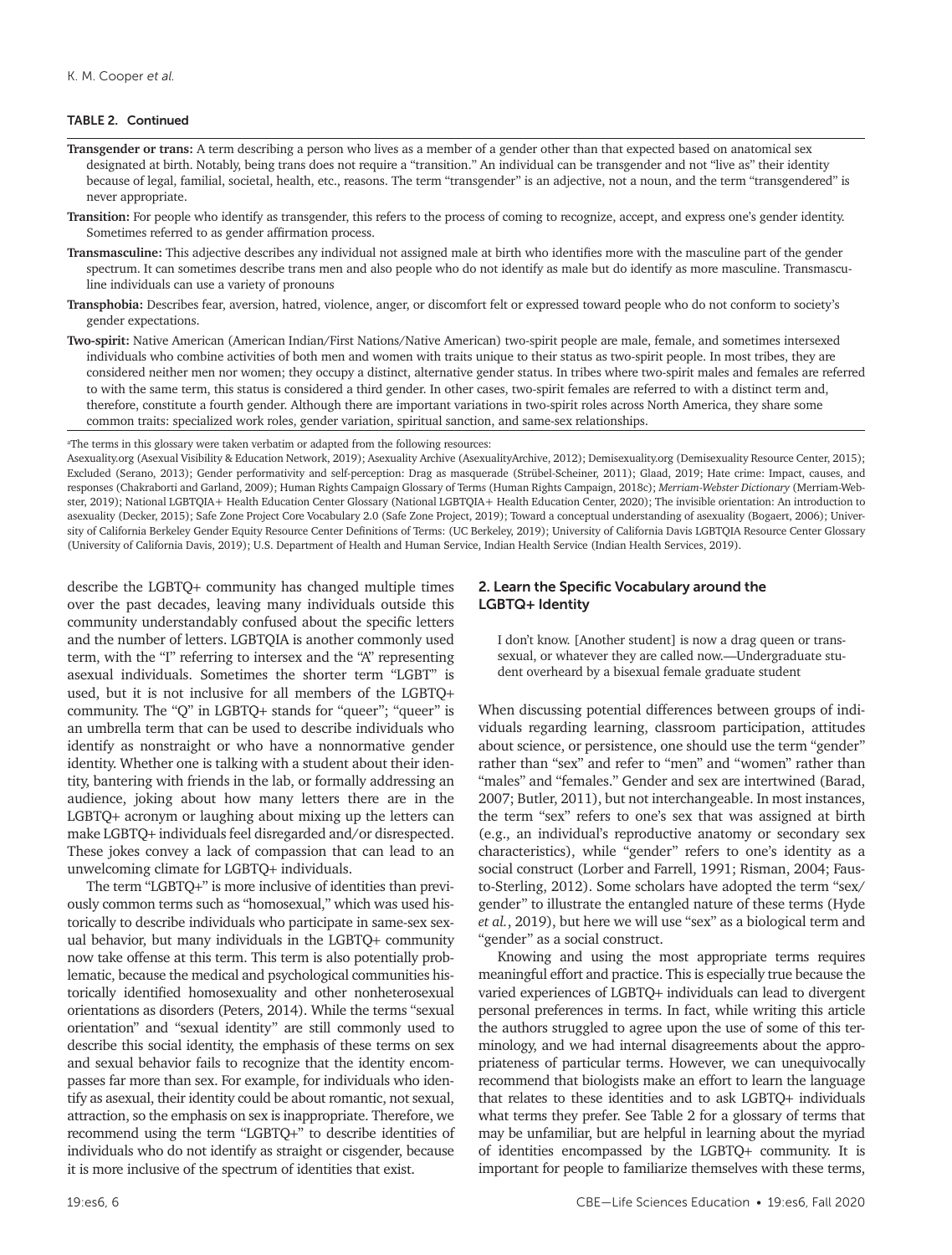not so that they can label others, but so that they can better understand how others identify. Such terms are increasingly used in academia; one might encounter them when talking with undergraduate students during office hours, when reading biology education literature, or when socializing with lab members.

# CREATE OPPORTUNITIES FOR PEOPLE TO DESCRIBE WHO THEY ARE AND AVOID ASSUMING PEOPLE'S IDENTITIES, NAMES, AND PRONOUNS

Given that the majority of people in society present as cisgender and heterosexual (GLAAD, 2017; Ganna *et al.*, 2019), incorrect heteronormative and cisnormative assumptions are often made about LGBTQ+ individuals (GLAAD, 2017; Williams Institute, 2019). Reluctance of individuals to reveal their identity is in part due to heterosexism, heteronormativity, cisnormativity, homophobia, and transphobia; LGBTQ+ individuals can face stigma, prejudice, and discrimination, which in turn can create hostile and stressful social environments leading to mental health problems (Meyer, 2003; Hatzenbuehler *et al.*, 2010; Lick *et al.*, 2013). Coming out, or revealing one's LGBTQ+ identity to others, has been demonstrated to promote improved mental health if the reaction from others is positive (Hershberger and D'Augelli, 1995; Morris *et al.*, 2001; D'Augelli, 2003). Adults who disclose their sexual identities to others by coming out or being "out" show positive psychosocial adjustment (Morris *et al.*, 2001; Luhtanen, 2002). Despite higher risk for LGBTQ+ based school victimization and harassment, a study has shown that individuals who were out during high school reported lower levels of depression and greater overall well-being in young adulthood (Kosciw *et al.*, 2015). Importantly, those who tried to conceal their LGBTQ+ identities were still susceptible to victimization and harassment but did not show the same benefits in psychosocial adjustment (Russell *et al.*, 2014). Thus, opportunities need to be created for LGBTQ+ individuals to be able to comfortably make the decision to reveal or not reveal their identities. Not having opportunities to reveal their concealable stigmatized identities could have negative effects on their learning (both cognitive and affective) and influence their anxiety levels (Griffith and Hebl, 2002; Cooper and Brownell, 2016; Cooper *et al.*, 2020a). Faculty and research mentors may have important mediating effects on student experience and comfort in coming out (Woodford *et al.*, 2015; Linley *et al.*, 2016; Cooper *et al.*, 2020a). For example, students may be more likely to reveal their identities to faculty members or lab mentors who are openly supportive of the LGBTQ+ community or to individuals who have revealed their own LGBTQ+ identities (Campus Pride, 2020; Cooper *et al.*, 2020a). Given the importance of LGBTQ+ individuals' identities and the potential positive benefits related to LGBTQ+ students coming out, recommendations 3–5 focus on avoiding assumptions about how people identify and creating opportunities for LGBTQ+ individuals to accurately describe who they are.

### 3. Foster Safe Environments for Individuals to Reveal Their LGBTQ+ Identities

I feel like I'm very straight-passing in general, and I don't sound gay either. So, I feel like I blend in more, because it's not directly out there. Coming out for me is active, like I have to say it.—Gay male undergraduate

One cannot necessarily identify whether someone is a member of the LGBTQ+ community just by their visual appearance. Because society has heteronormative and cisnormative assumptions, many LGBTQ+ individuals have to "come out" in order to not be assumed to be straight or cisgender (de Monteflores and Schultz, 1978; Reynolds and Hanjorgiris, 2000; Quinn, 2006). There are several aspects of coming out, including 1) personally acknowledging one's own LGBTQ+ identity and living accordingly (e.g., dating people who match one's gender preference), 2) not actively concealing one's LGBTQ+ identity in a specific social context (e.g., referring to one's significant other in a casual conversation), and 3) intentionally revealing one's LGBTQ+ identity in a specific social context to dispel any inaccurate assumptions that people might have or to normalize this identity for others. These different stages and the distinct social contexts that one engages in mean that LGBTQ+ individuals often do not have a single coming-out experience; rather, they must constantly face the decision of whether to conceal or come out every time they meet someone new. For many individuals, keeping one's LGBTQ+ identity concealed and the act of coming out can be anxiety inducing; however, despite this, living as one's true self can greatly reduce anxiety (Weinberg and Williams, 1974; Jordan and Deluty, 1998; Griffith and Hebl, 2002).

It can be difficult for both biology students and faculty to find opportunities to reveal their identities in an academic setting (Cooper and Brownell, 2016; Cooper *et al.*, 2019). Instructors can facilitate the process by providing students with an opportunity to share their identities with the instructional teaching staff through a survey. These surveys can be anonymous or they can be identifiable. An anonymous survey may help students feel more comfortable sharing their identities and will, therefore, provide a better estimate of LGBTQ+ representation in the class. However, an identifiable survey provides the advantage of giving instructors the chance to serve the needs of specific students. A copy of an example survey question is included in the Supplemental Material. This question should always include a "decline to state" option in case a student is uncomfortable sharing or is unsure of their LGBTQ+ identity at that point in time. Additionally, to provide LGBTQ+ individuals with an opportunity to reveal their identities with others in a group setting, one could have individuals introduce themselves and list three important things about themselves, which could give LGBTQ+ students the chance to share their identities. This can be done in the context of a classroom, particularly active-learning classrooms, where students will work with each other regularly. Instructors will likely need to be explicit about establishing a classroom norm of treating one another with respect, especially if students have different identities. Giving individuals the chance to reveal their LGBTQ+ identities can also be done in a lab meeting when new members join the lab or in a department workshop or meeting among colleagues. An important point to consider is that just because one is aware of someone's LGBTQ+ identity, this does not mean that this person is out to everyone, and it is not acceptable to "out" that person if one does not already know that they would be comfortable with sharing that information. Notably, some LGBTQ+ instructors are comfortable being out to their research labs, but not to their undergraduate classrooms (Cooper *et al.*, 2019). Alternatively, some LGBTQ+ individuals may be comfortable being out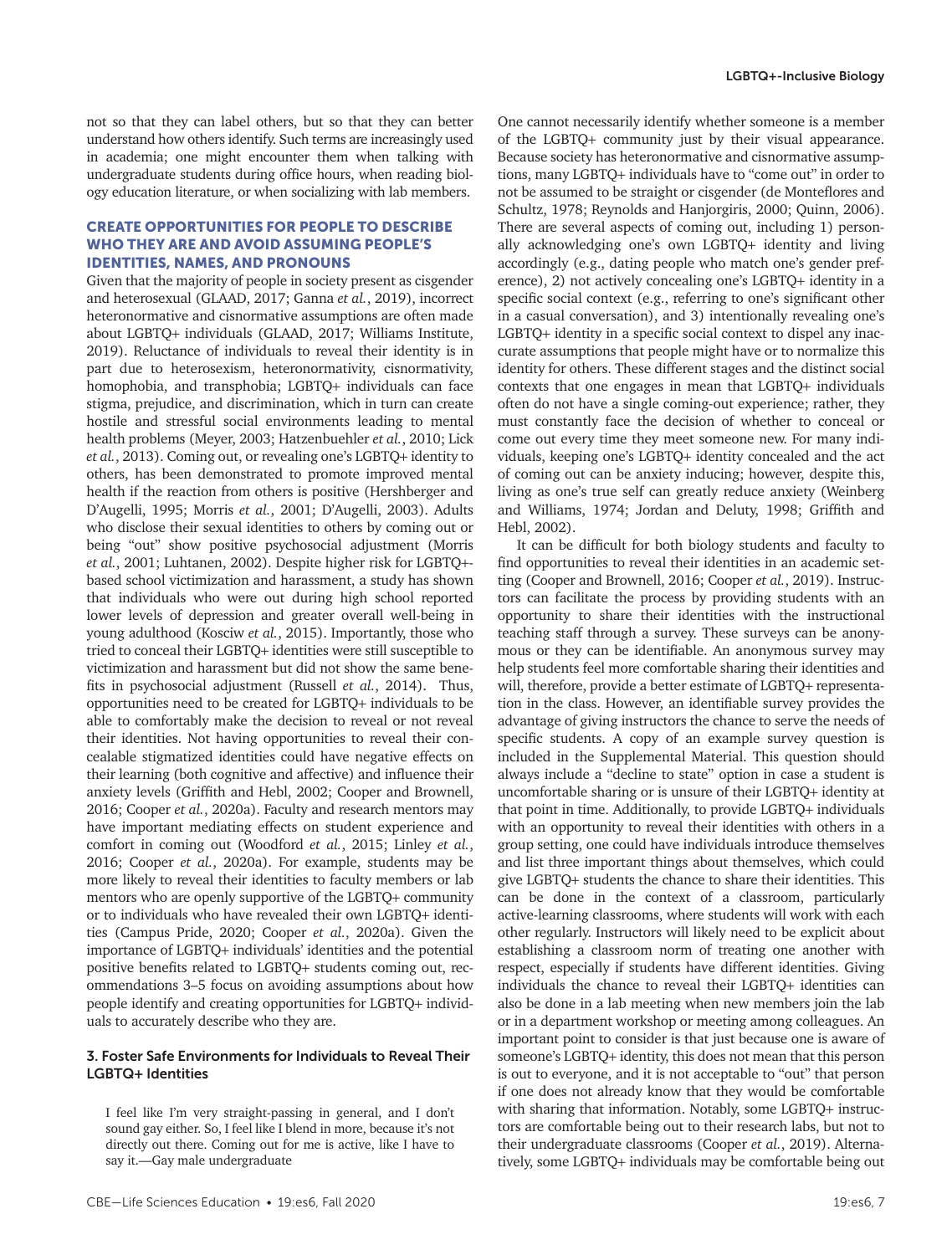in particular settings (e.g., a college campus), but may not be comfortable in other settings (e.g., their rural hometown). Essentially, LGBTQ+ individuals should have the right to choose the circumstances under which they are out and control the information.

# 4. Be Careful Not to Assume the Gender or Partner Preference of Individuals

Finally, a Latino man in our forestry school, you will drive all of the ladies wild!—Graduate student to gay male graduate student

A person's gender or partner preference cannot be determined from their physical characteristics, style of dress, manner of speaking, or social group. Therefore, gender-neutral terms such as "they," as opposed to "he/she," are useful when referring to people whose gender has not been confirmed to you or when referring to someone whose gender identity need not be revealed (Moulton *et al.*, 1978). Gender-neutral terminology is good practice, because it helps to establish a normative experience that includes LGBTQ+ identities. Further, such terminology minimizes the likelihood of unintentionally forcing LGBTQ+ individuals to come out in situations where they do not feel comfortable or safe.

There are ways in which gender-neutral language can be woven into our daily vernacular. When communicating with others, we can be careful not to imply gender through our pronoun use: for example, "I had a student come to me with [confidential need], can you tell me where to direct *them* for resources?" In classroom settings, terminology such as "all," "y'all," "folks," and "everyone" can be used when addressing a group or class instead of saying "guys" or "ladies and gentlemen." Gender-neutral terms such as "partner," "spouse," or "significant other" can be used instead of "husband"/"wife" or "boyfriend"/"girlfriend" to affirm nonbinary and nonheterosexual relationships. Caution should be taken, however, in asking about personal relationships; assumptions about a partner or significant other excludes the possibility of asexual individuals who do not identify with romantic and/or sexual relationships and may also put some LGBTQ+ individuals in the position of feeling pressured to come out when they are not ready. When planning conferences or social events such as lab gatherings, one might suggest that people may bring a plus one(s) if they would like, which prevents any assumptions about gender or preference and welcomes the breadth of possible relationships.

# 5. Create Opportunities for Individuals to Choose to Reveal Their Pronouns and Names

The instructor was really good about using my new name, which made me feel really, really good. It made me feel so awesome because the instructors were actually some of the first people who started calling me that. It made me feel important and accepted in the classroom.—Queer non–gender binary undergraduate

Creating opportunities for individuals to reveal their names and pronouns can help LGBTQ+ individuals, particularly transgender or nonbinary individuals, feel welcome (Russell *et al.*, 2018; Pollitt *et al.*, 2019). Different settings within the biology community can be leveraged to create these opportunities using various strategies.

*In a Classroom Setting.* College instructors calling students by name has been shown to be beneficial for students, even in large classrooms (Cooper *et al.*, 2017; Russell *et al.*, 2018). However, using course rosters to match names with faces and assuming gender identities is a noninclusive practice for transgender or non–gender binary students. To assure all students are called by their correct names and pronouns, instructors can announce, both in class and via email, the invitation to contact them about appropriate changes. Additionally, for active-learning courses that use in-class worksheets or assessments, instructors can be explicit that students can use the names they go by, even if they do not match the official names in the university system.

For online courses, hybrid courses, or active-learning courses with frequent assignments through the course management system, students will have to log in and use the name associated with the account often. Transgender and nonbinary individuals are often forced to use their *deadname*, which is defined as the name assigned at birth that no longer aligns with their gender identity (Cooper and Brownell, 2016; Russell *et al.*, 2018; Pollitt *et al.*, 2019). They may also need to use an email address that reflects a deadname. Using a name that a student no longer identifies with can be emotionally taxing for students (Singh *et al.*, 2013; Goldberg, 2018), risks outing them, and potentially increases the risk of exposure to violence (Bilodeau, 2005). Instructors can help by investigating whether it is possible to change student names on course management systems and if there is a way to change pictures and names on the official photo roster for students who may have changed their appearance after their official photo roster pictures were taken. Additionally, instructors can determine whether it is possible for students to change their institutional email addresses and the names associated with those email addresses. Some institutions now enable students to update this information themselves through their registration/registrar/learning management system (e.g., Canvas, Blackboard; University of Washington, 2019a,b). While these steps can be incredibly important for students, universities often do not make information about how to change names obvious. Therefore, instructors can facilitate the process for students by learning how these processes work at their institutions, posting this information on a course management system or syllabus, and talking with administrators about creating university-wide changes.

Instructors can use name tents, or a piece of cardstock folded in half with a student's name written on it, as a way for students to indicate what names and pronouns they use (Tanner, 2013; Cooper *et al.*, 2017). Instructors can invite all students to write their pronouns at the bottom of their name tents if they are comfortable doing so (see Figure 1 for an example). While offering students the option to display their pronouns can be helpful, it is generally recommended not to force people to reveal pronouns, because it can require students to commit to a particular pronoun when they may be in the process of figuring out their identities, and it can put unwanted attention on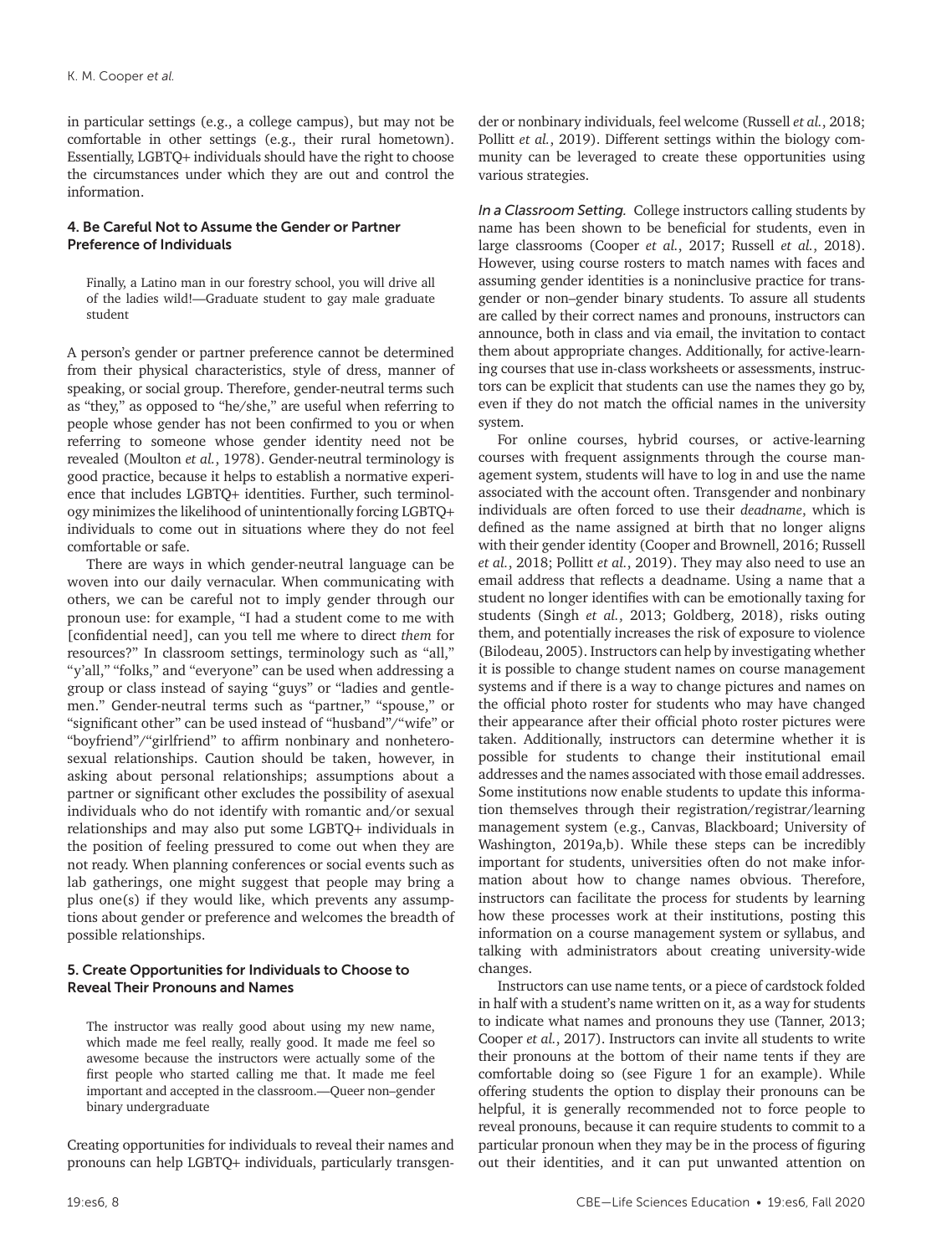

FIGURE 1. A name tent with a student's name and pronouns.

transgender or nonbinary individuals (Levin, 2018). Alternatively, instructors can distribute a demographic survey to students in which they ask students for the names and pronouns that they use while giving students the opportunity to decline to state or skip that question. A copy of an example survey question is included in the Supplemental Material. This is a less public way of giving students the opportunity to share this information, but it may be harder for instructors to remember the specific pronouns for individual students in larger courses. Common recommendations suggest having individuals reveal their "preferred pronouns," but there is critique about using the term "preferred," because it can imply that one's gender identity is merely a preference (Levin, 2018; University of California Davis, 2019). Instead, one can simply encourage individuals to report the pronouns they use if they want to do so. Instructors can model these behaviors by including their own pronouns in their email footers, as a part of their own introductions on the first day of classes, and on their syllabi.

*In a Conference or Event Setting.* Conference and event organizers can provide attendees with pronoun stickers or a line to write in their pronouns on their name tags. Attendees can also be asked in advance for the names that they wish to have displayed on their badges, and organizers can provide on-site ways to update or modify badges. Alternatively, attendees can enter their pronouns in a "preferred name" or "what you would like to be called" field in the registration. It can also be helpful if event organizers provide some information about why pronoun stickers/additions are being added and what the benefit is of participating. When such efforts are introduced without an explanation, they can be misinterpreted by some. For example, one of our authors observed someone at a conference infer that anyone with a pronoun sticker was a member of the LGBTQ+ community as opposed to realizing that many straight, cisgender individuals also chose to display their pronouns. See the Supplemental Material for an example of how the Ecological Society of America worked with the Inclusive Ecology section of its membership to construct an informative panel next to the name tag to promote awareness via an explanation.

*In a Virtual Setting.* Electronic communications services such as Zoom, Skype, Google Hangouts, Cisco, and Webex allow meeting participants to change the way their names are displayed on-screen. This gives meeting coordinators the opportunity to invite participants to enter the name they go by and add their pronouns next to their names during the videoconference calling, so the group knows how to address each member.

# MEANINGFULLY ADVOCATE FOR THE LGBTQ+ **COMMUNITY**

LGBTQ+ individuals sometimes perceive that there is little support for the LGBTQ+ community, which may be due to the homophobic and transphobic history of the United States (Noga-Styron *et al.*, 2012; Morris, 2018). While legal protections and social acceptance of LGBTQ+ individuals in the United States have improved dramatically over the past decades (Smith, 2011; Obergefell v. Hodges, 2015), LGBTQ+ individuals still fear that many people do not accept and support their identities (GLAAD, 2019). Therefore, this is an important time to openly and overtly identify as an ally if one does support the LGBTQ+ community. It may be especially helpful to be clear about one's allyship in the context of academia. A recent study found that few students report interacting with faculty who were allies of the LGBTQ+ community (Linley *et al.*, 2018). Because the LGBTQ+ identity is a minority identity, building allyship to increase the number of individuals who can show their support and advocate for the LGBTQ+ community is crucial for building an environment where students feel safe and welcomed. It is important to note that someone does not have to be an expert on LGBTQ+ issues to be an ally; they can support LGBTQ+-related events or specific individuals who identify as members of the LGBTQ+ community and be open to learning from mistakes that may get made along the way. As such, recommendations 6–8 highlight steps individuals can take to be advocates for the LGBTQ+ community.

### 6. View Mistakes as Learning Opportunities

Overall I think that the biggest struggle [in group work for students who are trans] is people just visually kind of assess you and say whatever comes out first. My classmate still calls me "she" from time to time, and I'm, like, "Ugh, what is it? What?" And she's, like, "I don't know, I just say it."—Transgender undergraduate student

Changing habits is challenging and takes time. Learning the new vocabulary surrounding LGBTQ+ identities, adopting inclusive practices, and changing how you refer to someone can require hard work. Mistakes are bound to happen; in fact, we as members of the LGBTQ+ community make them too, and often. The key to being an ally and supporter is to accept that mistakes will happen and to work to recover from them in a positive way.

Mistakes should be followed by quick and earnest apologies. For example, a pronoun or name mistake could be followed by a quick "sorry" and the use of the correct pronoun or name. After, it is important to take steps to help avoid making the same mistake in the future; for example, change names and pronouns on paperwork related to the person or mentally practice associating the name and pronouns with the person to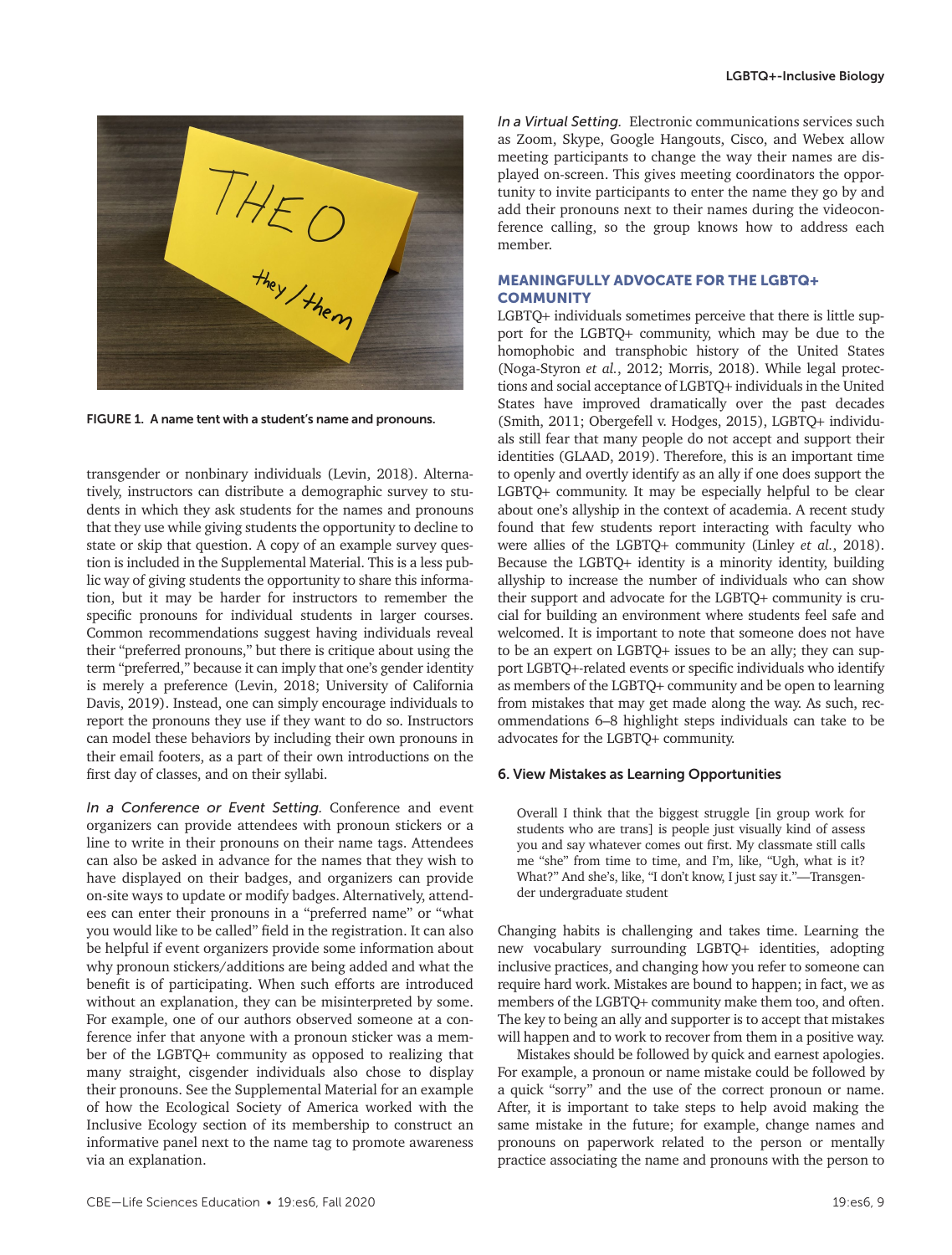prevent future deadnaming or misgendering. Additionally, individuals may also make incorrect assumptions about one's partner preference. Avoid making a big deal out of mistakes or expressing how difficult it is to learn new pronouns or a new name. These behaviors can shift the burden onto the misgendered or deadnamed individual; hearing about how hard their transition is for others is not helpful, especially when the process is likely to be much more difficult for them. Additionally, an overly extensive apology may place the person who was misgendered in the awkward position of feeling as though they must soothe or reassure the person who made the mistake.

# 7. Overtly Support the LGBTQ+ Community using Cues such as Safe Zone Stickers, LGBTQ+ Rainbow Ribbons At Conferences, and an Explicit Mention of LGBTQ+ Individuals

My instructor has a little sticker outside her door, so she's an ally. It makes it a little more comfortable. I don't think she knows that I'm lesbian, I don't know that she needs to know or not, but just knowing that she welcomes us, it makes it better for me to go into her office hours.—Lesbian undergraduate student

Silence about LGBTQ+ issues may be interpreted as nonsupport. Because this community has been historically, and in many instances currently, discriminated against and stigmatized, there is often concern about revealing one's LGBTQ+ identity (Gershman, 1983; Puckett *et al.*, 2015; Rimes *et al.*, 2018). Further, some LGBTQ+ individuals harbor feelings of isolation and lack of belonging among straight and cisgender individuals (Sausa, 2005; Asakura and Craig, 2014; Pakula *et al.*, 2016; Reisner *et al.*, 2016; Testa *et al.*, 2017). Evidence that there are individuals on campus who support the LGBTQ+ community can make members of the LGBTQ+ community, particularly undergraduates, feel more welcome and comfortable (Cooper and Brownell, 2016).

Many campuses have ally training such as Safe Zone training (Safe Zone Project, 2019), where individuals can learn how to be allies of the LGBTQ+ community. Attendees of Safe Zone sometimes receive a rainbow sticker to display outside their offices to signify allyship. Similarly, Safe Space programs train students, instructors, and administrators within undergraduate institutions about how to be both empathetic and knowledgeable about LGBTQ+ issues and concerns (Campus Pride, 2020). Safe Space symbols signify that one's classroom, office, and workspace are safe environments for the LGBTQ+ community. In addition to completing allyship training, faculty and staff wishing to support the LGBTQ+ community can place the rainbow LGBTQ+ pride flag, a rainbow sticker, or a sign about inclusiveness or mutual respect of LGBTQ+ individuals, in a visible space in their offices or labs to indicate their support of the community. Allies can also help normalize gender identity expression by including pronouns in their email signatures and by sharing pronouns when meeting someone for the first time. Further, instructors can provide specific statements about inclusion of LGBTQ+ students on their syllabi or course webpages. Increasingly, student allyship programs have been created, which could be a way for peers to support one another, and instructors may want to familiarize themselves with these resources if students ask for them. Moving beyond the campus environment, some conferences, such as the American Society of Cell Biology (ASCB) annual meeting (ASCB, 2019), provide rainbow stickers for name badges for individuals who wish to show their support.

Note that one can unintentionally undermine the symbolism of allyship. For example, a faculty member might display their Safe Zone training sticker on their office door, but then incorrectly assume the gender of a student's partner or fail to take the opportunity to learn the name and pronouns a student uses. LGBTQ+ students are regularly confronted with both intentional and unintentional microaggressions, which are subtle negative remarks or slights (Sue *et al.*, 2007; Nadal, 2019). When microaggressions come from people who "should know better," they are often more hurtful (Nadal, 2019). Nadal (2019) provides a list of various types of invalidations and provides examples of heterosexist language, assumption of deviance, and endorsement of gender conformity (Nadal, 2019). However, as we mentioned earlier, one can learn from mistakes, and the fear of making a mistake should not prevent someone from displaying a sign of support for the community.

# 8. Familiarize Yourself with LGBTQ+ Community and Campus Resources

A profound experience when I was an undergraduate was when I told my boss, the senior lab coordinator in my department, of my gender and name change and he immediately emailed me all of the court info I needed to get the legal process started.—Transman who is a graduate student and academic staff member

LGBTQ+ college students may be more likely to experience hardships compared with their straight and cisgender peers. For example, LGBTQ+ individuals are more likely to experience homelessness (Birden, 2005), harassment (Grant *et al.*, 2011; National Public Radio *et al.*, 2017), discrimination (Mays and Cochran, 2001; Harrison *et al.*, 2012), and violence (Birden, 2005), as well as anxiety and depression (Eisenberg *et al.*, 2007; Evans *et al.*, 2018). LGBTQ+ individuals are more likely to be unemployed, uninsured, food insecure, and of low socioeconomic status than non-LGBTQ+ individuals (Williams Institute, 2019). These hardships are even more challenging for Black, Indigenous, and people of color in the LGBTQ+ community, who can face compounded discrimination, as they live at the intersection of multiple minority identities (National Public Radio *et al.*, 2017; National LGBT Health Education Center, 2019; Human Rights Campaign 2019a, 2020). Given these issues faced by LGBTQ+ individuals, it can be especially impactful if educators are aware of on-campus and off-campus resources that they can recommend to LGBTQ+ students. The Campus Pride Index (2020) is an online tool that can be searched for LGBTQ+-friendly campuses and what those campuses offer. Some campuses have specific LGBTQ+ centers, although the name will likely be slightly different at each campus; for example, the Q Center (University of Washington, 2019c), LGBT Center (University of Louisville, 2019), LGBTQ+ Services (University of Central Florida, 2019b), or Queer Student Resources (Stanford University, 2019). These can be physical spaces where LGBTQ+ individuals can study and interact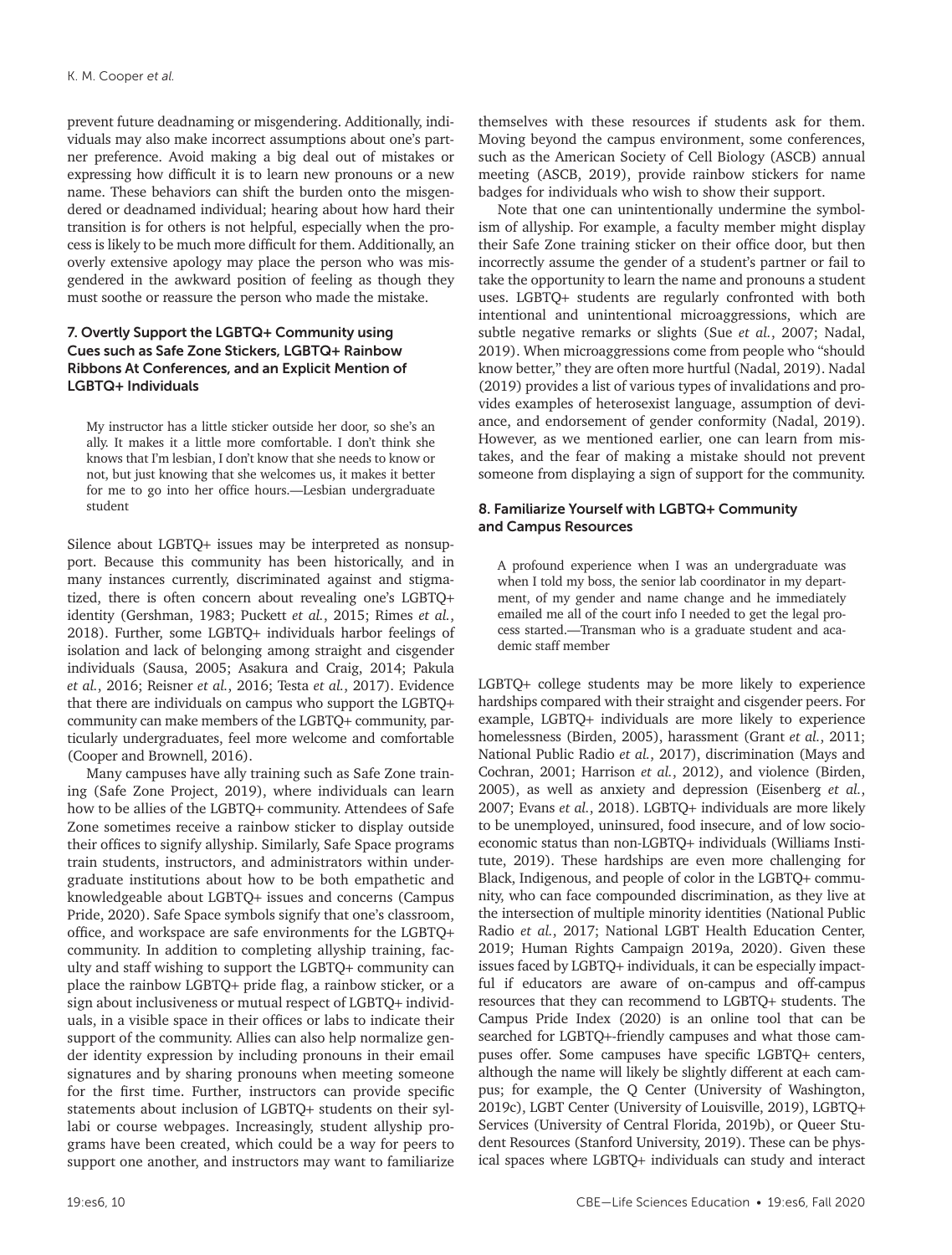with one another or administrative offices that strictly provide LGBTQ+ resources to members of the campus community. Other institutions may have diversity centers or multicultural centers that help support students from different marginalized backgrounds, including LGBTQ+ students. Most centers offer some kind of programming, such as running workshops for faculty and staff to become better educated about LGBTQ+ identities (e.g., Safe Zone training; Safe Zone Project, 2019), support groups for LGBTQ+ students, or coordinating faculty–staff or student organizations. Local expertise is invaluable, because community center directors are likely to have institutional knowledge that would be helpful beyond published literature. Additionally, some center websites can be particularly useful resources that link to scholarships and opportunities unique to LGBTQ+ students both locally and nationally.

Some campuses may not have centers due to a lack of funding or a lack of political support; in these cases, students may need to use community resources. Local LGBTQ+ community centers can be found in more than 250 cities across 45 states, Puerto Rico, and the District of Columbia (local LGBTQ+ centers can be searched for in the Center Link LGBT Community Center member directory; Center Link, 2019). There are also national organizations that support LGBTQ+ individuals in science, including the National Organization of Gay and Lesbian Scientists and Technical Professionals (NOGLSTP, 2019), 500 Queer Scientists (500 Queer Scientists, 2019), and Out in STEM (oSTEM, 2019). Some organizations, such as oSTEM, have national conferences and provide LGBTQ+ scientists with the opportunity to network with one another (oSTEM, 2020). Scientific conferences may also have special sessions for LGBTQ+ individuals or special interest groups. For example, SABER has a newly formed LGBTQ+ special interest group and the ASCB has the LGBTQ+ Task Force (ASCB, 2019), which organizes an LGBTQ+ session at every conference with an LGBTQ+ speaker who highlights their biology research. Other organizations, such as the Human Rights Campaign, provide resources specific to LGBTQ+ college students, such as a database of scholarships for LGBTQ+ students (Human Rights Campaign, 2019c).

#### CREATE AN INCLUSIVE BIOLOGY CLASSROOM

What instructors choose to teach and how they present the information may impact LGBTQ+ individuals differently than non-LGBTQ+ individuals. It is important to consider whether LGBTQ+ individuals are represented in the classroom as well as how they are represented. Lack of neutral and/or positive representation may send an unintended detrimental signal to LGBTQ+ individuals in the larger biology community. Recommendations 9–12 focus on ways to create more inclusive college biology classrooms.

### 9. Be Thoughtful about the use of Humor and Pop Culture in the Classroom and How That Can Impact LGBTQ+ Students

I had a friend who would get all the students in his class to laugh with the catch-phrase "the urge to merge is strong" referring to how, of course, everyone wants to have sex. Well, I didn't want to have sex and while the rest of the class was laughing, I was feeling isolated and like I didn't belong there at all. My friend was an amazing ally when I shared this experience with him. Instead of getting defensive, he changed his catch phrase to "the urge to merge is strong for some of us" and that made space for me and made all the difference.— Asexual non–gender binary graduate student

Using pop culture and humor is a popular way to engage students learning biology content (Cooper *et al.*, 2018; Maloy *et al.*, 2019). Students generally respond positively to instructors incorporating pop culture and humor into the classroom (Banas *et al.*, 2011; Cooper *et al.*, 2018); however, there are instances when such efforts can lead to LGBTQ+ students feeling uncomfortable or offended (Silverschanz *et al.*, 2008; Cooper and Brownell, 2016; Cooper *et al.*, 2020b). In a study that examined student interpretation of science instructor jokes in the classroom, LGBTQ+ students were more likely than non-LGBTQ+ individuals to be offended by jokes about other underrepresented, underserved, or marginalized identity groups (Cooper *et al.*, 2020b). Further, jokes based on assumptions about LGBTQ+ individuals may become microinsults, which are comments or actions that subtly and often unconsciously or unintentionally express a prejudiced attitude toward a member of a marginalized group (Harrison and Tanner, 2018). Jokes about LGBTQ+ individuals can have unintentional consequences, particularly if they perpetuate stereotypes about LGBTQ+ identities (e.g., jokes stating that all gay men are effeminate). Finally, caution should be taken with cultural references from movies or shows from earlier decades, as they often depict overtly negative stereotypes of LGBTQ+ individuals as well as other marginalized groups. Even with the best intentions, it may not be possible for instructors to avoid all references that may make individual students feel uncomfortable. Therefore, it is important to foster trust in the classroom, so that these conflicts could be turned into learning opportunities. For example, simply stating on the first day of class that your goal is to show respect for all students and making a request that students assume best intentions is a concrete step toward creating a safe space in one's classroom for all students. This can help them realize that offensive statements are not made intentionally and that you want students to point out when you inadvertently make a statement that some may find offensive.

Instructors can help normalize the existence of LGBTQ+ individuals in society by incorporating positive examples of out LGBTQ+ individuals in pop culture. There are many examples of LGBTQ+ news anchors, activists, sports celebrities, singers, or actors that could be integrated successfully into the curriculum. Support for this idea comes from research in high schools that reported that including LGBTQ+ literature has been shown to serve as a source of affirmation and support for LGBTQ+ students (Norton and Vare, 2004; Wood *et al.*, 2016). Alternatively, instructors can provide examples of LGBTQ+ scientists as described in the next recommendation.

### 10. Present LGBTQ+ Role Models in Science

I think I would feel more comfortable in a class if an instructor identified as asexual, because it would be nice to know that somebody feels the same way I do, which right now, would be very rare. I've never been able to talk to somebody who feels the same way I do. Ever.—Asexual female undergraduate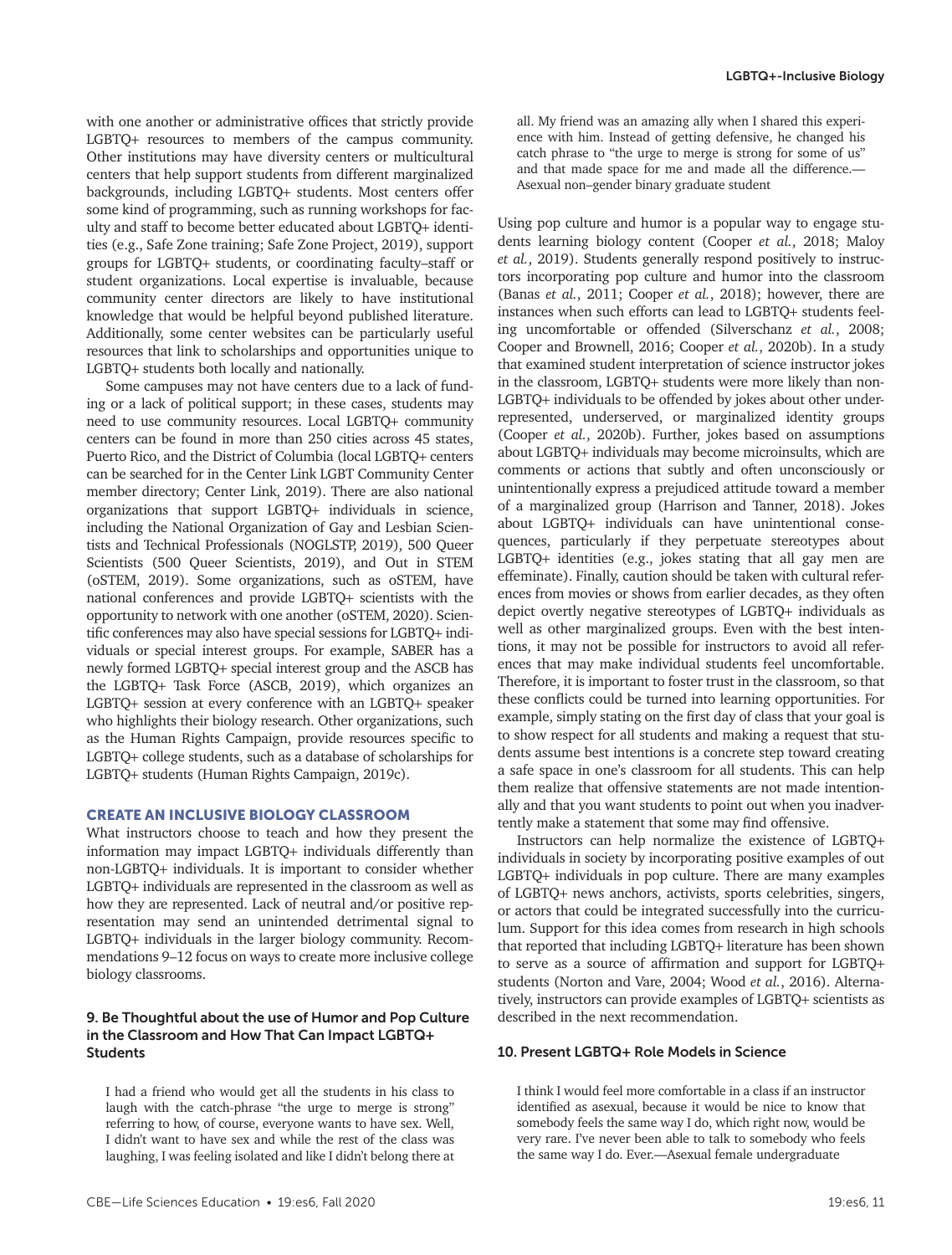Studies have demonstrated that LGBTQ+ role models in science can be helpful for LGBTQ+ students in biology classrooms (Cooper and Brownell, 2016; Cooper *et al.*, 2019; Schinske *et al.*, 2016). Not only do LGBTQ+ science mentors help students recognize visible members of the LGBTQ+ community, but they also provide students with an example of a member of the LGBTQ+ community who has "succeeded" in science. "Scientist Spotlight" is a homework assignment for students in biology that highlights science done by people who have different social identities, backgrounds, interests, and challenges (Schinske *et al.*, 2016). This collection of resources presents the background and interests of a person doing the science that is being taught in the class. A study has shown that students who completed "Scientist Spotlight" assignments moved toward counter-stereotypical descriptions of scientists and conveyed an enhanced ability to personally relate to scientists (Schinske *et al.*, 2016). This study also suggests that presenting diverse scientists to students and having them metacognitively engage with questions on the homework assignment is more effective than simply introducing diverse scientists to students. Incorporating such assignments in class is not only likely to be beneficial to LGBTQ+ students or students with other underrepresented or marginalized identities, but can also help shift all students toward more inclusive mindsets. You can visit the Scientist Spotlight Initiative (Scientist Spotlights Initiative, 2020; <https://scientistspotlights.org/>) to learn more about Scientists Spotlights and to find examples of Scientist Spotlights to use in your class. One of the current "Scientist Spotlight" examples is of Ben Barres, a transgender neuroscientist who transitioned after becoming a professor (Barres *et al.*, 2017). Scientist spotlights could be developed with any LGBTQ+ scientists, but other particularly famous scientists who are members of the LGBTQ+ community include gay computer scientist Alan Turing, lesbian astronaut Sally Ride, and transgender evolutionary biologist Joan Roughgarden. For additional scientists to highlight, a good starting place is the 500 Queer Scientists project (500 Queer Scientists, 2019). This project was started as a visibility campaign to try to bring attention to LGBTQ+ scientists and allies; it now highlights well over 500 graduate students, postdocs, faculty, and practicing scientists who identity as members of the LGBTQ+ community.

Biology instructors can also serve as LGBTQ+ role models. A recent study demonstrated that LGBTQ+ biology instructors who are out to students in their classes perceive that students benefit from it in many ways: They become a positive example of a member of the LGBTQ+ community for all students, they can serve as a mentor to LGBTQ+ students, they become a known supporter of the LGBTQ+ community, and students may find the instructor more relatable and feel more comfortable in class (Cooper *et al.*, 2019). While we recognize that coming out in the context of the classroom is a personal decision, we encourage faculty who feel comfortable and who do not perceive any costs to revealing their identities to come out to students. Although some instructors worry that this can take too much time, revealing one's LGBTQ+ identity can take as little as 30 seconds. For example, an instructor can state that they are a member of the LGBTQ+ community as a fact about themselves or an instructor can show a picture of their significant other as a way to get to know them on the first day of class (examples of how this can be done are in the Supplemental Material). If instructors are not personally members of the LGBTQ+ community, they can explore whether their institution has an LGBTQ+ mentoring program that pairs LGBTQ+ faculty with LGBTQ+ students on campus (e.g., University of Central Florida, 2019a) and can connect students to an LGBTQ+ mentor that way.

# 11. Discuss the Full Range of Gender and Sexuality in Biology Class

I distinctly remember being in a genetics class where the instructor picked a girl and then assumed that she would like a guy and made a big show of them getting married and having a kid. The entire time, all I could think about was how lucky I was to have not gotten chosen so I wouldn't have to feel weird about being the example.—Queer female undergraduate

The biology classroom is well-suited for discussions of gender and sexuality. As biologists, we have opportunities in our classrooms to dispel myths regarding the biology of attraction, biology of gender, sexuality, reproduction, hormones, and genetics. Instead of avoiding these topics, we recommend that instructors intentionally include them in class.

When addressing these topics, we should make clear distinctions between chromosomes, hormones, gender, biological sex, and internal and external genitalia; these topics are often conflated, but each is distinct and nuanced. Because reproductive body parts are often viewed as being synonymous with gender, we encourage instructors to use language in a way that detaches body parts from gender (e.g., stating "some people have penises, some people have vulvas," dissociates biological traits from gender identities such as "girl" or "boy"). Additionally, instructors should recognize that not everyone has all the body parts associated with their sex when discussing reproduction and development (e.g., having a vagina does not always mean a person has ovaries). When explaining concepts, it is important to be clear about their assumptions (e.g., "in this example, we're assuming a breeding population of flies in which all males have functioning testes and all females have functioning ovaries, but of course in reality, things are usually more complex").

Instructors can also intentionally select certain language based on the context of the lesson. When doing a Punnett square and discussing chromosomal movement, "chromosomal male" could be used, but in discussions of alternation of generations, "sperm-producing partner" may be more appropriate. Other instructors may prefer to highlight the complexities involved at the beginning of the term or lesson and then use simplifying assumptions for the rest of the term. For example, an instructor could cover some of the complexities found in nature the first day before asking the students to develop simplifying assumptions (e.g., opposite sex attraction and functioning reproductive organs) to aid in their experimental work.

Further, when teaching about human reproduction, we encourage instructors to highlight the difference between sex and gender and the inherent variation that exists in biological sex, just like any other trait. Explicitly addressing that there are far more than just two sexes physiologically and that hormones play an enormous role in sexual development before birth can help normalize intersexuality. The Intersex Society of North America recommends discussing intersex openly, supportively, and without shame (Intersex Society of North America, 2008). A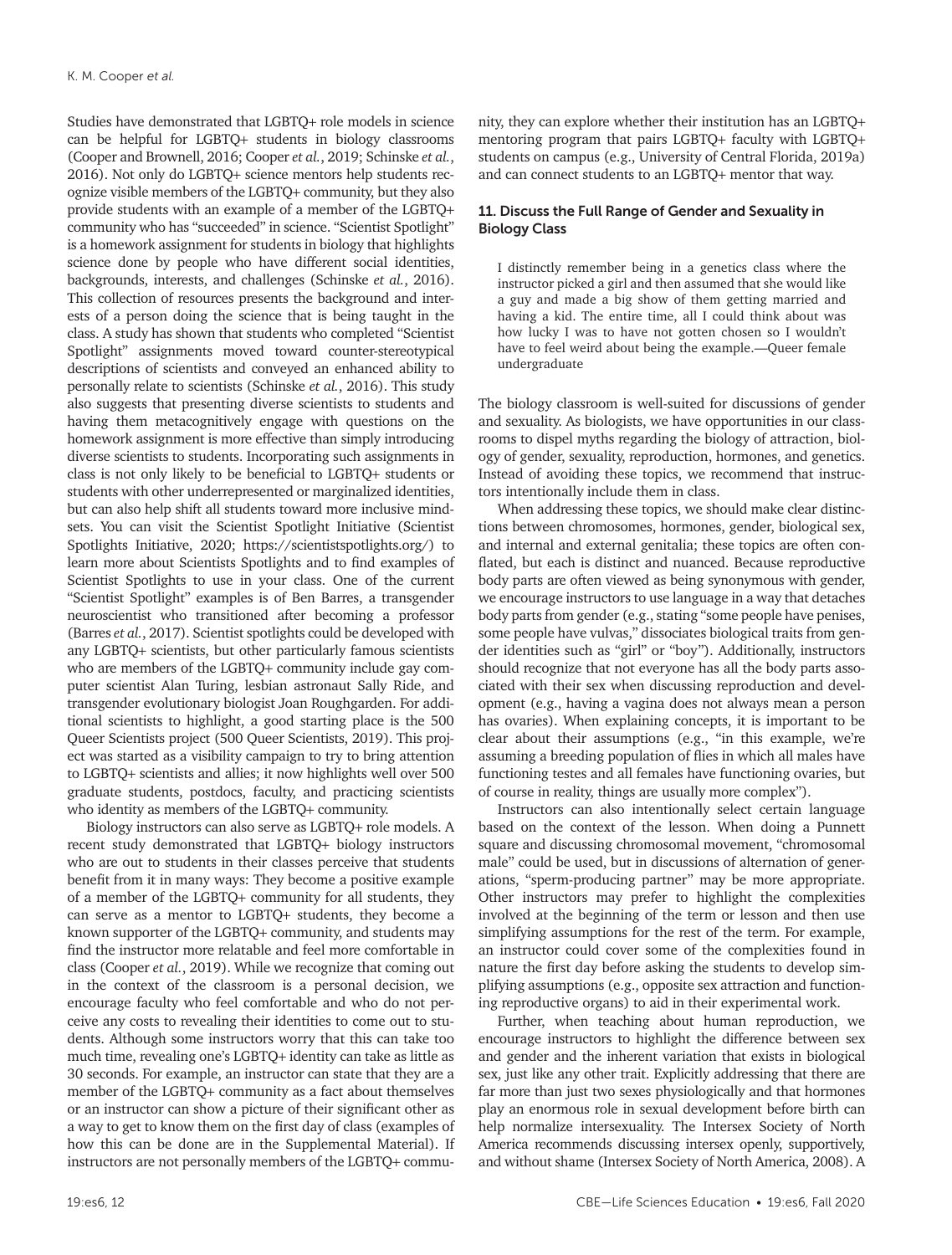potentially helpful resource is this visual spectrum of gender and sex that could be used to help students grapple with the reality that there is a diverse, nonbinary range of hormones, chromosomes, and sex characteristics (Montañez, 2017). Language such as "syndrome," "disorder," and so on may cause intersex students to feel abnormal or othered; "differences or variations in sexual development" is a better way of describing it (Ainsworth, 2015). Instructors may want to discuss that statistical normality, which is descriptive, is often conflated with societal norms, which are prescriptive. The mean in a normal distribution is the most common state (or "normal"), but it is important to recognize that "normal" implies no judgment in statistics. "Normal" in societal terms has judgment attached to it, so talking about what is common rather than what is normal may be a better approach. More inclusive terminology includes discussing what is typical or discussing that it is common to have a range. For example, instructors might note that 1 in 1500 to 2000 people is intersex (Blackless, 2000).

To facilitate these lessons, we suggest using case studies such as those found at the National Center for Case Study Teaching in Science (National Center for Case Study Teaching in Science, 2019), which has a number of examples involving variations in sexual development. Case studies involving intersex variations such as androgen insensitivity can be useful for teaching students about the breadth of natural variations.

When discussing human reproduction and genetics, we often unintentionally assume gender and imply family structures. We encourage biology instructors to preface these discussions with some disclaimers: that our language is imperfect at best and that terminology that affirms some may cause others affront. We suggest language such as "egg (donor)" or "sperm (donor)" be used in place of "genetic mom/dad/parent" or "biological mom/dad/parent." The terms "mom" and "parent" imply social relationships and gender, but using only the terms "egg" and "sperm" as well the word "donor" removes any implied social relationship, as well as gender. This is important, because a transgender parent might be the sperm donor and have a maternal relationship. The term "biological parent" could be insulting for LGBTQ+ parents when discussing sperm or egg donors. Likewise, donor-conceived people may or may not have relationships with their egg/sperm donors and may or may not prefer to use the terminology "donor." Instructors can encourage students to take agency and communicate which terminology best represents them. Alternatively, it may be more inclusive to not use humans as the example.

Additionally, there are updated symbols for making Punnett squares inclusive to everyone, including trans individuals, nonbinary individuals, families with egg/sperm donors, and families including surrogacy (Bennett *et al.*, 2008). We refer instructors to Mills (August 2019; Science https://science.sciencemag .org/content/365/6456/869.summary) for a discussion of the current state of knowledge about the genetics of same-sex behavior. However, we caution that genetics can be perceived as threatening by some members of the LGBTQ+ community, because a genetic basis could be used to try to "cure" or eliminate LGBTQ+ individuals.

As variation in biological sex, reproductive anatomy, hormones, genetics, and family structures exists, so does variation in sexuality and gender identity. However, textbooks may contain heteronormative, strictly binary views of sex/gender and sexuality in sections such as evolution and the endocrine system (Bazzul and Sykes, 2011). Discussions of evolution rarely include alternatives to binary sex or heterosexuality (Ah-King, 2013), despite the existence of same-sex sexual behaviors having been identified in a wide variety of taxa (Bailey and Zuk, 2009). Similarly, "sex hormones" are often presented in textbooks as sex-exclusive physiologies, a standpoint that incorrectly supports binary sex and sex/ gender determinism (Nehm and Young, 2008). Further, instructors often inadvertently reinforce heteronormativity by using exclusively heterosexual human examples. We recommend that instructors recognize the range of sexes and sexuality when teaching these and related concepts. We point readers toward Joan Roughgarden's book *Evolution's Rainbow* for examples of gender and sexuality diversity in taxa beyond humans (Roughgarden, 2013). Biologists may also be interested in the textbook *Animal Homosexuality: A Biosocial Perspective* on animal homosexuality (Poiani, 2010) or a review of same-sex sexual behavior in animals (Bailey and Zuk, 2009). Another excellent teaching tool regarding gender and sexuality is The Genderbread Person (2017) (www .genderbread.org; Gender-Inclusive Biology, 2020).

It is important to note that these subjects may make some students feel uncomfortable. For topics such as sex, reproduction, pregnancy, childbirth, miscarriages, and abortion, instructors may choose to include trigger warnings or content warnings to flag content that may be potentially triggering for some students. The University of Michigan's Inclusive Teaching website has useful examples of how to structure a potential content warning (University of Michigan, 2019).

### 12. Incorporate Positive and Well-Rounded Examples of LGBTQ+ Identity into the Curricula

These [intersex] individuals failed to develop normally as males because their *SRY* gene was defective.—A paraphrased quote from a commonly used anatomy and physiology textbook (Tortora and Derrickson, 2018, p. 1141).

Most biology textbooks continue to perpetuate the idea of strictly binary sexes and are silent about sexuality beyond heteronormative behaviors (Snyder and Broadway, 2004) in both humans (Bazzul and Sykes, 2011) and nonhuman animals (Ah-King, 2013). In their review of eight biology textbooks for secondary schools, Snyder and Broadway (2004) report that the term "homosexuality" was only used in the context of explanations about AIDS. The textbooks included a diverse range of pictures in terms of ethnicity, gender, and physical abilities, yet when pictures of human families were included, the pictures were explicitly heterosexual. Notably, the textbooks only included one picture of an individual who was potentially LGBTQ+, showing an individual talking about AIDS with a counselor (Snyder and Broadway, 2004).

Given this context, it is especially important that LGBTQ+ individuals are represented in the curriculum in positive ways. For example, when discussing HIV/AIDS, instructors can highlight the role of the LGBTQ+ community in healthcare activism (Abbott, 2016). The activist group ACT UP played a critical role in changing clinical trials in constructive ways that affected not only the development of drugs for HIV/AIDS but for other diseases as well (Epstein, 1995). We also recommend that instructors include LGBTQ+ representation beyond discussions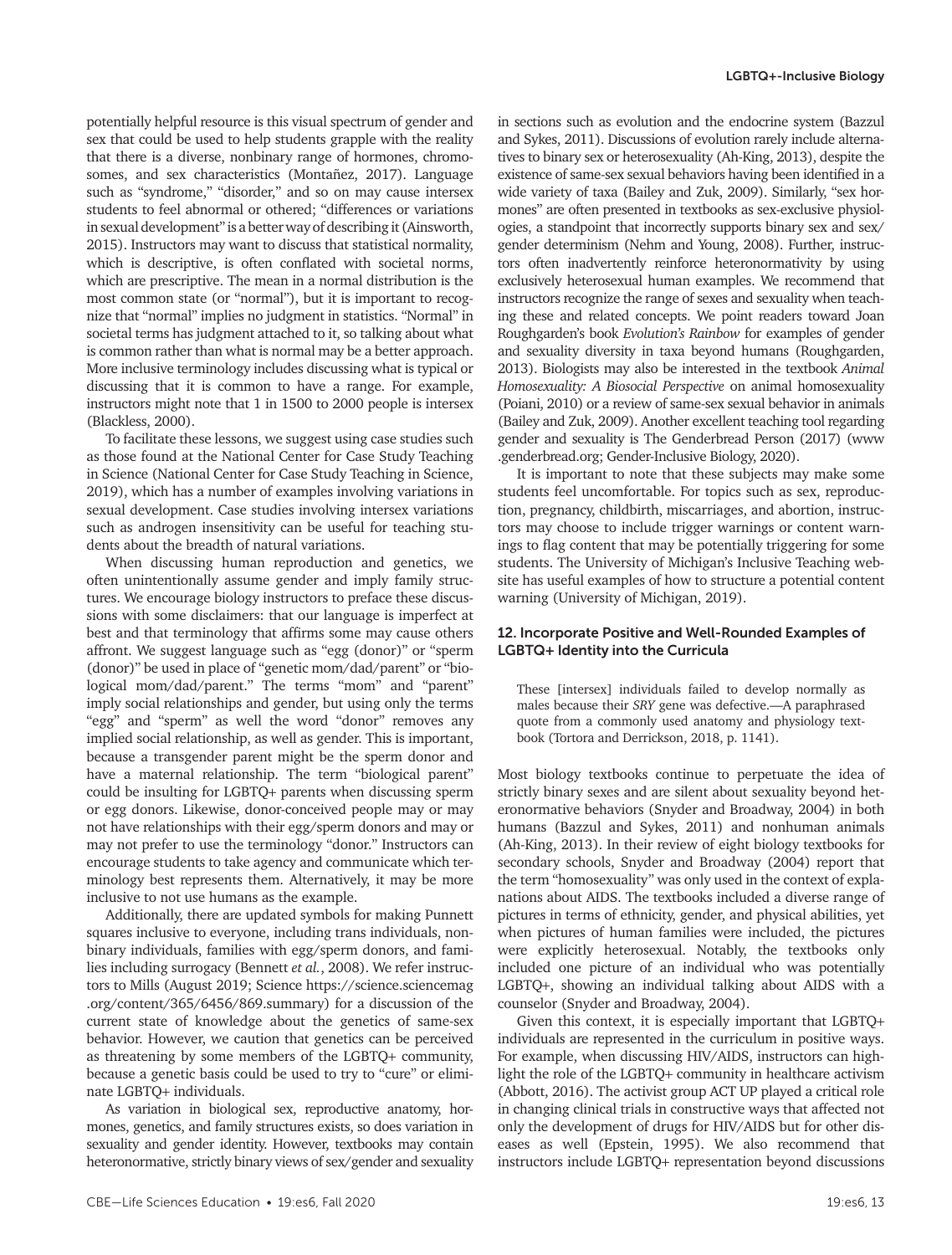of reproduction, hormones, human development, and sex determination. This is especially important in curricula for pre– healthcare students who must develop "cultural competence" for ensuring productive relationships with patients from the LGBTQ+ community (Rossi and Lopez, 2017).

# CONDUCT BIOLOGY EDUCATION RESEARCH IN A WAY THAT IS INCLUSIVE OF THE LGBTQ+ COMMUNITY

Biology education research often collects demographic data about people. When these demographic data involve gender identity, researchers should use the correct terminology to describe participant identities. Questions should be written in a way that is inclusive of LGBTQ+ individuals (or children of LGBTQ+ individuals), and publications should utilize inclusive language. Recommendations 13 and 14 provide tips on how to conduct biology education research in a way that is inclusive of the LGBTQ+ community.

# 13. Be Inclusive of LGBTQ+ Individuals when Designing Surveys for Biology Education Research

From personal experience, a demographic question on a survey that only includes male or female as choices can be frustrating to me. I would rather select nonbinary than female most of the time, so I like having the options. If I'm asked my gender and am only given two options—I already start to feel like the survey is not going to be inclusive, so I go into the survey with negative feelings.—Queer postdoctoral scholar

Demographic questions should differentiate between sex and gender and include additional options beyond man and woman (Westbrook and Saperstein, 2015). There is some disagreement about what is the best way to collect these data; some prefer open-ended write-ins so students can write the gender identities that are most accurate for them (Human Rights Campaign, 2019b; Westbrook and Saperstein, 2015). However, for large data collections, coding these identities can be a time-intensive process, and the researcher is often forced to collapse the identities into larger categories for statistical purposes. An alternative approach is to provide students with the options of woman, man, gender nonbinary, do not know, please provide if not listed (where they can fill in their identity), and decline to state. When researchers do analyses using gender as a variable, they should be explicit during presentations and in articles that gender is a spectrum and they are typically only examining two genders; gender nonbinary students are typically excluded from the analyses due to the lack of statistical power. A set of example questions that can be used to collect student identities are included in the Supplemental Material.

Demographic questions can also be problematic for the children of LGBTQ+ individuals when these questions refer to information about one's parents; for example, when collecting data about college generation status, asking information about "parent or guardian education" is preferable to "mother's education" or "father's education." Further, sometimes researchers have students use a code as a way to pair pre- and posttests, and on more than one occasion, we have heard people say to students to use a mother's maiden name. This assumes that all students have a mother and that students do not share the maiden name of their mother, which is a problem for students with two mothers, students with single mothers, students with hyphenated last names, and students whose mothers did not change their names. Just as it is important for biologists to consult and collaborate with biology education researchers when starting to do pedagogical research, it is important for biology education researchers to consult with experts in inclusive language for research projects. When considering research questions and developing surveys, we recommend that they be designed so that a nonbinary student raised in a nontraditional family (e.g., samesex/gender parents, foster parents) could comfortably and accurately answer each question.

# 14. Advocate for LGBTQ+-Inclusive Language in Publications

The LGBQ acronym has been changed to LGBTQ for consistency throughout the manuscript.—Copy editor of an education research journal

Journals and publishing companies can encourage copy editors to familiarize themselves with the difference between gender and sex, the language surrounding the LGBTQ+ community, and that sometimes the pronoun "they" is being intentionally used as a singular pronoun. Collectively, the authors identified instances where they have had to advocate for correct or inclusive language to be used in their own articles as well as in university documents. For example, one author used the term "gender" in a article describing a study of the experiences of women in a biology class. The copy editor changed every instance of the word "gender" to the term "sex," because it was the journal's policy. While it may be common to use the term "sex" when referring to nonhuman organisms, biology journals that agree to publish education literature must recognize that research on humans more commonly takes into account "gender." Additionally, studies about LGBTQ+ individuals often use very specific language about the population of individuals within the LGBTQ+ community that they are studying. For example, if a study exploring LGBTQ+ individuals does not recruit transgender individuals, authors may choose to use the term LGBQ to refer to the population studied. Copy editors may assume that this is a typo and correct the term back to LGBTQ+ or argue to use the full acronym for consistency. Further, editors often change "they" pronouns back to "he" or "she" pronouns, because they assume that the use of the word "they" for a singular pronoun is incorrect, even though it has recently been deemed by Merriam-Webster and the American Psychological Association to be appropriate (American Psychological Association, 2019; Merriam-Webster, 2019). While it is ideal and most efficient to continue to inform copy editors about inclusive LGBQT+ terminology, authors must take the first step and use the correct terminology themselves, as well as be persistent to ensure that the journals use language that accurately describes their study population.

# WHERE DO WE GO FROM HERE?

Educating undergraduates, graduate students, postdocs, instructors, staff, faculty, and administrators about how to be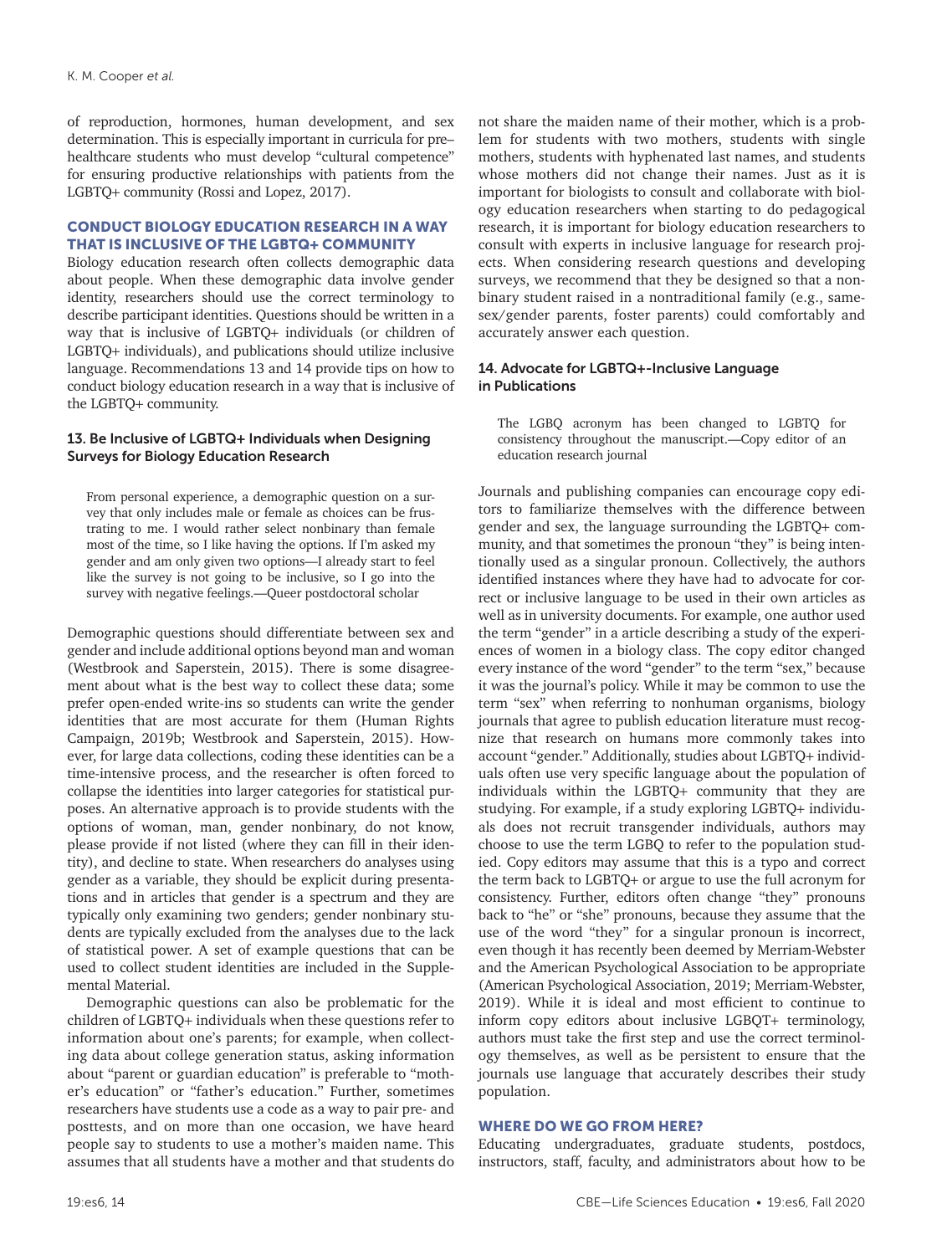inclusive of LGBTQ+ individuals in biology is an important step in creating a biology community where LGBTQ+ students can not only persist, but succeed, at the same rates as non-LGBTQ+ students. Undergraduates will go on to be the next generation of healthcare practitioners, scientists, and scholars, and their understanding of and willingness to embrace the LGBTQ+ community is vital if we hope to lessen the stigmatization around these identities and improve acceptance. While we have referred to instructors and faculty throughout this article, we recognize that graduate students can have a substantial effect on undergraduates, given their involvement with undergraduate education (Sundberg *et al.*, 2005; Dolan and Johnson, 2009; Bettinger *et al.*, 2016; Connolly *et al.*, 2016). Thus, developing graduate teaching assistant training that references how to be inclusive of LGBTQ+ students could be particularly impactful.

There is much more research that needs to be done to understand how best to be inclusive of LGBTQ+ individuals in biology learning environments. We encourage the biology education community to consider the LGBTQ+ population as a focus of future research, particularly research that aims to make biology environments more inclusive for all.

#### ACKNOWLEDGMENTS

We thank SABER and Mary Pat Wenderoth for creating a biology education research community that encourages conversations around topics of equity and access. We thank the LGBTQ+ individuals who were willing to share their quotes in this essay and Arizona State University's Biology Education Research Lab for feedback on this work.

#### **REFERENCES**

- 500 Queer Scientists. (2019). *500 Queer Scientists: Stories*. Retrieved February 7, 2020, from www.500queerscientists.com
- Abbott, F. (2016). *ACT UP and the AIDS Crisis*. Retrieved February 7, 2020, from the Digital Public Library of America [http://dp.la/primary](http://dp.la/primary-source-sets/act-up-and-the-aids-crisis/teaching-) [-source-sets/act-up-and-the-aids-crisis/teaching-](http://dp.la/primary-source-sets/act-up-and-the-aids-crisis/teaching-)
- Ackerman, N., Atherton, T., Avalani, A. R., Berven, C. A., Laskar, T., Neunzert, A., ... & Ramsey-Musolf, M. (2018). LGBT+ inclusivity in physics and astronomy: A best practices guide. Retrieved February 7, 2020, from [arxiv.org/abs/1804.08406](https://arxiv.org/abs/1804.08406)
- Ah-King, M. (2013). Queering animal sexual behavior in biology textbooks. *Confero: Essays on Education, Philosophy and Politics*, *1*(2), 46–89.
- Ainsworth, C. (2015). Sex redefined. *Nature*, *518*(7539), 288–291.
- American Psychological Association. (2019). *Publication Manual of the American Psychological Association* (7th ed.). Washington, DC.
- American Society for Cell Biology. (2019). *LGBTQ*+ *Task Force*. Retrieved February 7, 2020, from [www.ascb.org/committee/lgbtq-task-force](https://www.ascb.org/committee/lgbtq-task-force)
- Asexuality Archive. (2012). *Asexuality Archive home page*. Retrieved February 7, 2020, from http://asexualityarchive.com/
- Asexual Visibility & Education Network. (2019). *About sexuality*. Retrieved February 7, 2020, from http://asexuality.org/
- Asakura, K., & Craig, S. L. (2014). "It gets better"… but how? Exploring resilience development in the accounts of LGBTQ adults. *Journal of Human Behavior in the Social Environment*, *24*(3), 253–266.
- Atherton, T. J., Barthelemy, R. S., Deconinck, W., Falk, M. L., Garmon, S., Long, E., ... & Reeves, K. (2016). *LGBT climate in physics: Building an inclusive community*. College Park, MD: American Physical Society.
- Bailey, N. W., & Zuk, M. (2009). Same-sex sexual behavior and evolution. *Trends in Ecology & Evolution*, *24*(8), 439–446.
- Banas, J. A., Dunbar, N., Rodriguez, D., & Liu, S.-J. (2011). A review of humor in educational settings: Four decades of research. *Communication Education*, *60*(1), 115–144. [https://doi.org/10.1080/03634523.2010](https://doi.org/10.1080/03634523.2010.496867) [.496867](https://doi.org/10.1080/03634523.2010.496867)
- CBE—Life Sciences Education 19:es6, Fall 2020 19:essex 15 and 19:essex 15 and 19:essex 15
- Barad, K. (2007). *Meeting the universe halfway: Quantum physics and the entanglement of matter and meaning*. Durham, NC: Duke University Press.
- Barres, B., Montague-Hellen, B., & Yoder, J. (2017). Coming out: The experience of LGBT+ people in STEM. *Genome Biology*, *18*(1), 62.
- Bazzul, J., & Sykes, H. (2011). The secret identity of a biology textbook: Straight and naturally sexed. *Cultural Studies of Science Education*, *6*(2), 265–286.
- Bennett, R. L., French, K. S., Resta, R. G., & Doyle, D. L. (2008). Standardized human pedigree nomenclature: update and assessment of the recommendations of the National Society of Genetic Counselors. *Journal of genetic counseling*, *17*(5), 424-433.
- Bettinger, E. P., Long, B. T., & Taylor, E. S. (2016). When inputs are outputs: The case of graduate student instructors. *Economics of Education Review*, *52*, 63–76.
- Bilimoria, D., & Stewart, A. J. (2009). "Don't ask, don't tell": The academic climate for lesbian, gay, bisexual, and transgender faculty in science and engineering. *NWSA Journal*, *21*(2), 85–103.
- Bilodeau, B. (2005). Beyond the gender binary: A case study of two transgender students at a midwestern research university. *Journal of Gay & Lesbian Issues in Education*, *3*(1), 29–44.
- Birden, S. (2005). *Rethinking sexual identity in education*. Lanham, MD: Rowman & Littlefield.
- Blackless, M. (2000). Recommendations from interACT: Advocates for Intersex Youth regarding the List of Issues for the United States for the 59th Session of the Committee Against Torture. *Human Biology*, *12*, 151–166.
- Bogaert, A. F. (2006). Toward a conceptual understanding of asexuality. *Review of General Psychology*, *10*(3), 241–250.
- Brontsema, R. (2004). A queer revolution: Reconceptualizing the debate over linguistic reclamation. *Colorado Research in Linguistics*, *17*(1), 9.
- Brown, R. D., Clarke, B., Gortmaker, V., & Robinson-Keilig, R. (2004). Assessing the campus climate for gay, lesbian, bisexual, and transgender (GLBT) students using a multiple perspectives approach. *Journal of College Student Development*, *45*(1), 8–26.
- Butler, J. (2011). *Bodies that matter: On the discursive limits of sex*. Philadelphia, PA: Routledge.
- Cameron, D., & Kulick, D. (2003). *Language and sexuality*. Cambridge, UK: Cambridge University Press.
- Campus Pride. (2020). *Online Safe Space training*. Retrieved February 7, 2020, from [www.campuspride.org/safespace/onlinesafespace](http://www.campuspride.org/safespace/onlinesafespace)
- Campus Pride Index. (2020). *Campus Pride Index home page*. Retrieved February 7, 2020, from [http://campusprideindex.org/](from http://campusprideindex.org/)
- Cech, E. A., & Waidzunas, T. J. (2011). Navigating the heteronormativity of engineering: The experiences of lesbian, gay, and bisexual students. *Engineering Studies*, *3*(1), 1–24.
- Center Link. (2019). *CenterLink LGBT Community Center member directory*. Retrieved February 7, 2020, from [www.lgbtcenters.org/LGBTCenters](http://www.lgbtcenters.org/LGBTCenters)
- Chakraborti, N., & Garland, J. (2009). *Hate crime: Impact, causes and responses*. Newbury Park, CA: Sage Publications.
- Chrobot-Mason, D., Button, S. B., & DiClementi, J. D. (2001). Sexual identity management strategies: An exploration of antecedents and consequences. *Sex Roles*, *45*(5–6), 321–336.
- Clinton, L. C., & Higbee, J. L. (2011). The invisible hand: The power of language in creating welcoming postsecondary learning experiences. *Journal of College Teaching & Learning*, *8*(5), 11–16.
- Connolly, M. R., Savoy, J. N., Lee, Y.-G., & Hill, L. B. (2016). *Building a better future STEM faculty: How teaching development programs can improve undergraduate education*. Madison: Wisconsin Center for Education Research, University of Wisconsin–Madison.
- Cooper, K. M., & Brownell, S. E. (2016). Coming out in class: Challenges and benefits of active learning in a biology classroom for LGBTQIA students. *CBE—Life Sciences Education*, *15*(3), ar37. [https://doi.org/10.1187/](https://doi.org/10.1187/cbe.16-01-0074) [cbe.16-01-0074](https://doi.org/10.1187/cbe.16-01-0074)
- Cooper, K. M., Brownell, S. E., & Gormally, C. C. (2019). Coming out to the class: Identifying factors that influence college biology instructor decisions about whether to reveal their LGBQ identity in class. *Journal of Women and Minorities in Science and Engineering*, *25*(3), 261–282.
- Cooper, K. M., Gin, L. E., & Brownell, S. E. (2020a). Depression as a concealable stigmatized identity: What influences whether students conceal or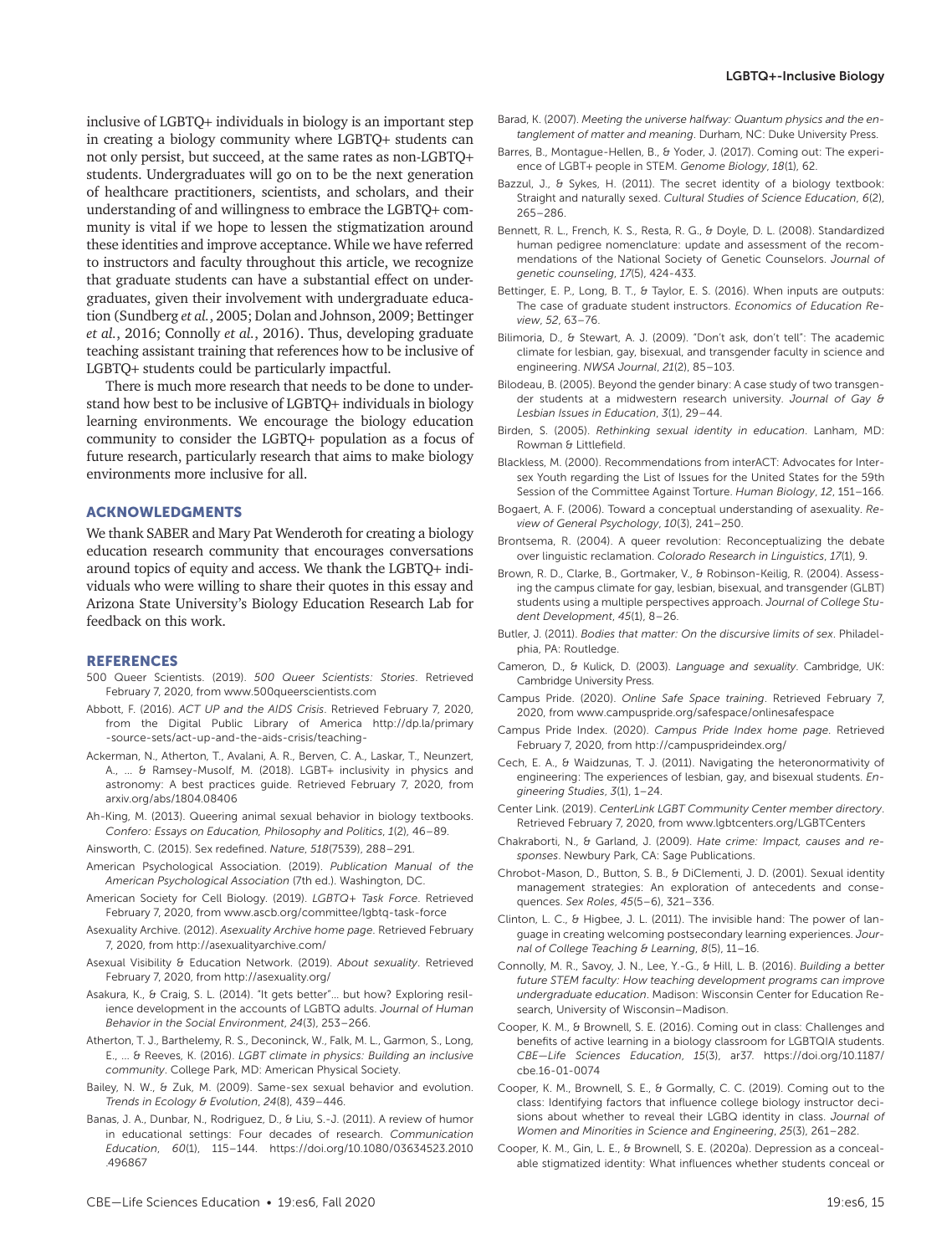reveal their depression in undergraduate research experiences? *International Journal of STEM Education* , *7*(1), 1–18.

- Cooper, K. M., Haney, B., Krieg, A., & Brownell, S. E. (2017). What's in a name? The importance of students perceiving that an instructor knows their names in a high-enrollment biology classroom. *CBE—Life Sciences Education*, *16*(1), ar8. <https://doi.org/10.1187/cbe.16-08-0265>
- Cooper, K. M., Hendrix, T., Stephens, M. D., Cala, J. M., Mahrer, K., Krieg, A., ... & Brownell, S. E. (2018). To be funny or not to be funny: Gender differences in student perceptions of instructor humor in college science courses. *PLoS ONE*, *13*(8), e0201258.
- Cooper, K. M., Nadile, E. M., & Brownell, S. E. (2020b). Don't joke about me: Student identities and perceptions of instructor humor in college science courses. *Journal of Microbiology & Biology Education*, *21*(1).
- D'Augelli, A. R. (2003). Coming out in community psychology: Personal narrative and disciplinary change. *American Journal of Community Psychology*, *31*(3–4), 343–354.
- Decker, J. S. (2015). *The Invisible Orientation: An Introduction to Asexuality: Next Generation Indie Book Awards Winner in LGBT*. New York, NY: Simon and Schuster.
- Demisexuality Resource Center. (2015). *What is Demisexuality*? Retrieved February 7, 2020, from<https://demisexuality.org/articles/what-is-demisexuality/>
- de Monteflores, C., & Schultz, S. J. (1978). Coming out: Similarities and differences for lesbians and gay men. *Journal of Social Issues*, *34*(3), 59–72. <https://doi.org/10.1111/j.1540-4560.1978.tb02614.x>
- Dolan, E., & Johnson, D. (2009). Toward a holistic view of undergraduate research experiences: An exploratory study of impact on graduate/postdoctoral mentors. *Journal of Science Education and Technology*, *18*(6), 487.
- Eisenberg, D., Gollust, S. E., Golberstein, E., & Hefner, J. L. (2007). Prevalence and correlates of depression, anxiety, and suicidality among university students. *American Journal of Orthopsychiatry*, *77*(4), 534–542.
- Eliason, M. J. (2014). An exploration of terminology related to sexuality and gender: Arguments for standardizing the language. *Social Work in Public Health*, *29*(2), 162–175.
- Epstein, S. (1995). The construction of lay expertise: AIDS activism and the forging of credibility in the reform of clinical trials. *Science, Technology, & Human Values*, *20*(4), 408–437.
- Evans, T. M., Bira, L., Gastelum, J. B., Weiss, L. T., & Vanderford, N. L. (2018). Evidence for a mental health crisis in graduate education. *Nature Biotechnology*, *36*(3), 282.
- Fausto-Sterling, A. (2012). *Sex/gender: Biology in a social world*. Philadelphia, PA: Routledge
- Ganna, A., Verweij, K. J., Nivard, M. G., Maier, R., Wedow, R., Busch, A. S., ... & Lichtenstein, P. (2019). Large-scale GWAS reveals insights into the genetic architecture of same-sex sexual behavior. *Science*, *365*(6456), eaat7693.
- Gender-Inclusive Biology. (2020). *Gender-Inclusive Biology home page*. Retrieved February 7, 2020, from [https://www.genderinclusivebiology.](https://www.genderinclusivebiology.com/) [com/](https://www.genderinclusivebiology.com/)
- Gershman, H. (1983). The stress of coming out. *American Journal of Psychoanalysis*, *43*(2), 129–138.
- GLAAD. (2017). *Accelerating acceptance 2017*. Retrieved February 7, 2020, from [www.glaad.org/files/aa/2017\\_GLAAD\\_Accelerating\\_Acceptance.pdf](http://www.glaad.org/files/aa/2017_GLAAD_Accelerating_Acceptance.pdf)
- GLAAD. (2019). *Accelerating acceptance 2019*. Retrieved February 7, 2020, from [www.glaad.org/sites/default/files/Accelerating%20Acceptance%202019.pdf](https://www.glaad.org/sites/default/files/Accelerating%20Acceptance%202019.pdf)
- Goffman, E. (2009). *Stigma: Notes on the management of spoiled identity*. New York: Simon and Schuster.
- Goldberg, A. E. (2018). *Transgender students in higher education*. Los Angeles: Williams Institute.
- Grant, J. M., Motter, L. A., & Tanis, J. (2011). *Injustice at every turn: A report of the national transgender discrimination survey*. Washington, DC: National Center for Transgender Equality and National Gay and Lesbian Task Force.
- Griffith, K. H., & Hebl, M. R. (2002). The disclosure dilemma for gay men and lesbians: "Coming out" at work. *Journal of Applied Psychology*, *87*(6), 1191.
- Harrison, C., & Tanner, K. D. (2018). Language matters: Considering microaggressions in science. *CBE—Life Sciences Education*, *17*(1), fe4.
- Harrison, J., Grant, J., & Herman, J. L. (2012). A gender not listed here: Genderqueers, gender rebels, and otherwise in the National Transgender Discrimination Survey, *LGBTQ Public Policy Journal at the Harvard Kennedy School*, *2*(1), 13.
- Hatzenbuehler, M. L., McLaughlin, K. A., Keyes, K. M., & Hasin, D. S. (2010). The impact of institutional discrimination on psychiatric disorders in lesbian, gay, and bisexual populations: A prospective study. *American Journal of Public Health*, *100*(3), 452–459.
- Hershberger, S. L., & D'Augelli, A. R. (1995). The impact of victimization on the mental health and suicidality of lesbian, gay, and bisexual youths. *Developmental Psychology*, *31*(1), 65.
- Hughes, B. E. (2018). Coming out in STEM: Factors affecting retention of sexual minority STEM students. *Science Advances*, *4*(3), eaao6373.
- Human Rights Campaign. (2019a). *Black & African American LGBTQ youth report*. Retrieved June 30, 2020, from [https://www.hrc.org/resources/](https://www.hrc.org/resources/black-and-african-american-lgbtq-youth-report) [black-and-african-american-lgbtq-youth-report](https://www.hrc.org/resources/black-and-african-american-lgbtq-youth-report)
- Human Rights Campaign. (2019b). *Collecting transgender-inclusive gender data in workplace*. Retrieved February 7, 2020, from [www.hrc.org/](http://www.hrc.org/resources/collecting-transgender-inclusive-gender-data-in-workplace-and-other-surveys) [resources/collecting-transgender-inclusive-gender-data-in-workplace](http://www.hrc.org/resources/collecting-transgender-inclusive-gender-data-in-workplace-and-other-surveys) [-and-other-surveys](http://www.hrc.org/resources/collecting-transgender-inclusive-gender-data-in-workplace-and-other-surveys)
- Human Rights Campaign. (2019c). *LGBTQ student scholarship database*. Retrieved February 7, 2020, from [www.hrc.org/resources/scholarship](https://www.hrc.org/resources/scholarship-database) [-database](https://www.hrc.org/resources/scholarship-database)
- Human Rights Campaign. (2020). *Being African American & LGBTQ: An introduction*. Retrieved June 30, 2020, from [https://www.hrc.org/resources/](https://www.hrc.org/resources/being-african-american-lgbtq-an-introduction) [being-african-american-lgbtq-an-introduction](https://www.hrc.org/resources/being-african-american-lgbtq-an-introduction)
- Hyde, J. S., Bigler, R. S., Joel, D., Tate, C. C., & van Anders, S. M. (2019). The future of sex and gender in psychology: Five challenges to the gender binary. *American Psychologist*, *74*(2), 171.
- Indian Health Service. (2019). *Indian Health Service: Two spirit*. Retrieved February 7, 2020, from U.S. Department of Health and Human Services, <https://www.ihs.gov/lgbt/health/twospirit/>
- Intersex Society of North America. (2008). *Intersex Society of North America home page*. Retrieved February 7, 2020, from<https://isna.org/>
- James, S. E., Herman, J. L., Rankin, S., Keisling, M., Mottet, L., & Anafi, M. (2016). *Executive Summary of the Report of the 2015 U.S. Transgender Survey*. Washington, DC: National Center for Transgender Equality.
- Jordan, K. M., & Deluty, R. H. (1998). Coming out for lesbian women: Its relation to anxiety, positive affectivity, self-esteem, and social support. *Journal of Homosexuality*, *35*(2), 41–63.
- Kann, L., McManus, T., Harris, W. A., Shanklin, S. L., Flint, K. H., Queen, B., ... & Thornton, J. (2018). Youth risk behavior surveillance—United States, 2017. *MMWR Surveillance Summaries*, *67*(8), 1.
- Kinnish, K. K., Strassberg, D. S., & Turner, C. W. (2005). Sex differences in the flexibility of sexual orientation: A multidimensional retrospective assessment. *Archives of Sexual Behavior*, *34*(2), 173–183. [https://doi](https://doi.org/10.1007/s10508-005-1795-9) [.org/10.1007/s10508-005-1795-9](https://doi.org/10.1007/s10508-005-1795-9)
- Kosciw, J. G., Palmer, N. A., & Kull, R. M. (2015). Reflecting resiliency: Openness about sexual orientation and/or gender identity and its relationship to well-being and educational outcomes for LGBT students. *American Journal of Community Psychology*, *55*(1–2), 167–178.
- Levin, R. N. (2018, September 19). Why asking students their preferred pronoun is not a good idea (opinion). *Inside Higher Education*. Retrieved February 7, 2020, from [www.insidehighered.com/views/2018/09/19/](www.insidehighered.com/views/2018/09/19/why-asking-students-their-preferred-pronoun-not-good-idea-opinion) [why-asking-students-their-preferred-pronoun-not-good-idea-opinion](www.insidehighered.com/views/2018/09/19/why-asking-students-their-preferred-pronoun-not-good-idea-opinion)
- Lick, D. J., Durso, L. E., & Johnson, K. L. (2013). Minority stress and physical health among sexual minorities. *Perspectives on Psychological Science*, *8*(5), 521–548.
- Linley, J., Renn, K., & Woodford, M. (2018). Examining the ecological systems of LGBTQ STEM majors. *Journal of Women and Minorities in Science and Engineering*, *24*(1), 1–16.
- Linley, J. L., Nguyen, D., Brazelton, G. B., Becker, B., Renn, K., & Woodford, M. (2016). Faculty as sources of support for LGBTQ college students. *College Teaching*, *64*(2), 55–63.
- Lorber, J., & Farrell, S. A. (1991). *The social construction of gender*. Newbury Park, CA: Sage.
- Luhtanen, R. K. (2002). Identity, stigma management, and well-being: A comparison of lesbians/bisexual women and gay/bisexual men. *Journal of Lesbian Studies*, *7*(1), 85–100.
- Mak, W. W., Poon, C. Y., Pun, L. Y., & Cheung, S. F. (2007). Meta-analysis of stigma and mental health. *Social Science & Medicine*, *65*(2), 245– 261.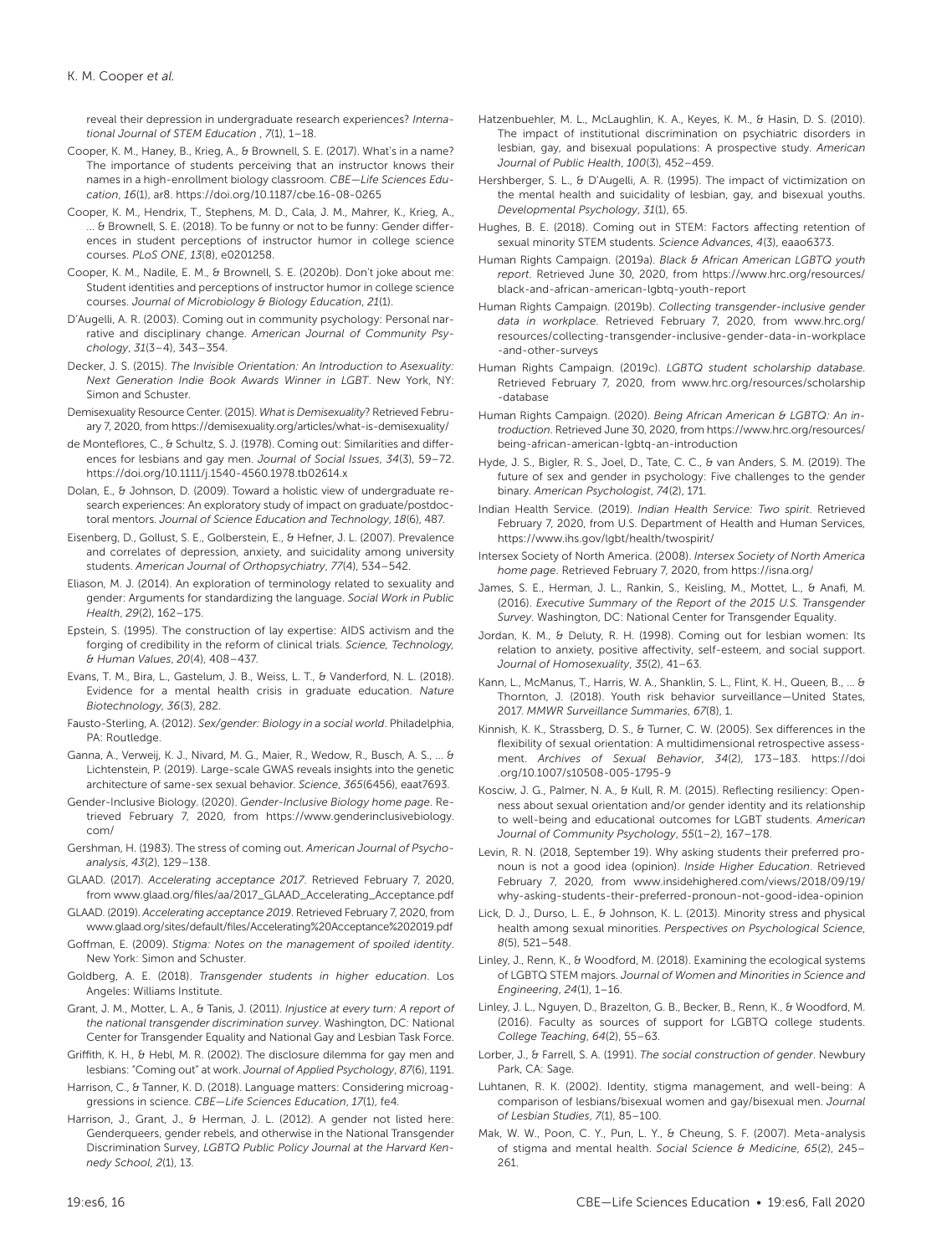- Maloy, J., Fries, L., Laski, F., & Ramirez, G. (2019). Seductive details in the flipped classroom: The impact of interesting but educationally irrelevant information on student learning and motivation. *CBE—Life Sciences Education*, *18*(3), ar42.
- Mattheis, A., De Arellano, D. C.-R., & Yoder, J. B. (2019). A model of queer STEM identity in the workplace. *Journal of Homosexuality*, *66*(1), 1–25.
- Mays, V. M., & Cochran, S. D. (2001). Mental health correlates of perceived discrimination among lesbian, gay, and bisexual adults in the United States. *American Journal of Public Health*, *91*(11), 1869–1876.
- McBride, S. (2014). *We the people: Why Congress and US states must pass comprehensive LGBT nondiscrimination protections*. Washington, DC: Center for American Progress.
- Merriam-Webster. (2019). Definition of "they." Retrieved February 7, 2020, from [www.merriam-webster.com/dictionary/they](http://www.merriam-webster.com/dictionary/they)
- Meyer, I. H. (2003). Prejudice, social stress, and mental health in lesbian, gay, and bisexual populations: Conceptual issues and research evidence. *Psychological Bulletin*, *129*(5), 674–697. [https://doi.org/10.1037/0033](https://doi.org/10.1037/0033-2909.129.5.674) [-2909.129.5.674](https://doi.org/10.1037/0033-2909.129.5.674)
- Mills, A. (2019). How do genes affect same-sex behavior? *Science*, *365*(6456), 869–870.
- Morgan, E. M. (2013). Contemporary issues in sexual orientation and identity development in emerging adulthood. *Emerging Adulthood*, *1*(1), 52–66. https://doi.org/10.1177/2167696812469187
- Morris, B. J. (2018). History of lesbian, gay, bisexual and transgender social movements. *American Psychological Association*. Retrieved February 7, 2020, from [legacy.npr.org/documents/2017/nov/npr-discrimination](https://legacy.npr.org/documents/2017/nov/npr-discrimination-lgbtq-final.pdf) [-lgbtq-final.pdf](https://legacy.npr.org/documents/2017/nov/npr-discrimination-lgbtq-final.pdf)
- Morris, J. F., Waldo, C. R., & Rothblum, E. D. (2001). A model of predictors and outcomes of outness among lesbian and bisexual women. *American Journal of Orthopsychiatry*, *71*(1), 61–71.
- Montañez, A. (2017). *Beyond XX and XY: The extraordinary complexity of sex determination*. Retrieved February 7, 2020, from [www.scientificamerican](http://www.scientificamerican.com/article/beyond-xx-and-xy-the-extraordinary-complexity-of-sex-determination) [.com/article/beyond-xx-and-xy-the-extraordinary-complexity-of](http://www.scientificamerican.com/article/beyond-xx-and-xy-the-extraordinary-complexity-of-sex-determination) [-sex-determination](http://www.scientificamerican.com/article/beyond-xx-and-xy-the-extraordinary-complexity-of-sex-determination)
- Moulton, J., Robinson, G. M., & Elias, C. (1978). Sex bias in language use: "Neutral" pronouns that aren't. *American Psychologist*, *33*(11), 1032.
- Nadal, K. L. (2019). A decade of microaggression research and LGBTQ communities: An introduction to the special issue. *Journal of Homosexuality*, *66*(10), 1309–1316.
- National Center for Case Study Teaching in Science. (2019). *National Center for Case Study Teaching in Science home page*. Retrieved February 7, 2020, from<https://sciencecases.lib.buffalo.edu/>
- National LGBT Health Education Center. (2019). *Understanding and addressing the social determinants of health for Black LGBTQ people: A way forward for health centers*. Retrieved June 30, 2020, from [https://www](https://www.lgbthealtheducation.org/wp-content/uploads/2019/06/TFIE-33_SDOHForBlackLGBTPeople_Web.pdf) [.lgbthealtheducation.org/wp-content/uploads/2019/06/TFIE-33](https://www.lgbthealtheducation.org/wp-content/uploads/2019/06/TFIE-33_SDOHForBlackLGBTPeople_Web.pdf) [\\_SDOHForBlackLGBTPeople\\_Web.pdf](https://www.lgbthealtheducation.org/wp-content/uploads/2019/06/TFIE-33_SDOHForBlackLGBTPeople_Web.pdf)
- National LGBTQIA+ Health Education Center. (2020). *LGBTQIA+ Glossary of terms for health care teams*. Retrieved February 7, 2020, from [https://](https://www.lgbthealtheducation.org/publication/lgbtqia-glossary-of-terms-for-health-care-teams/) [www.lgbthealtheducation.org/publication/lgbtqia-glossary-of-terms](https://www.lgbthealtheducation.org/publication/lgbtqia-glossary-of-terms-for-health-care-teams/)[for-health-care-teams/](https://www.lgbthealtheducation.org/publication/lgbtqia-glossary-of-terms-for-health-care-teams/)
- National Organization for Gay and Lesbian Scientist and Technical Professionals. (2019). *Queer scientists of historical note*. Retrieved February 7, 2020, from [www.noglstp.org/publications-documents/queer-scientists](http://www.noglstp.org/publications-documents/queer-scientists-of-historical-note) [-of-historical-note](http://www.noglstp.org/publications-documents/queer-scientists-of-historical-note)
- National Public Radio, Robert Wood Johnson Foundation, & Harvard T.H. Chan School of Public Health. (2017). *Discrimination in America: Experiences and views of LGBTQ Americans*. Retrieved February 7, 2020, from [legacy.npr.org/documents/2017/nov/npr-discrimination-lgbtq-final.pdf](https://legacy.npr.org/documents/2017/nov/npr-discrimination-lgbtq-final.pdf)
- Nehm, R. H., & Young, R. (2008). "Sex hormones" in secondary school biology textbooks. *Science & Education*, *17*(10), 1175–1190.
- Noga-Styron, K. E., Reasons, C. E., & Peacock, D. (2012). The last acceptable prejudice: An overview of LGBT social and criminal injustice issues within the USA. *Contemporary Justice Review*, *15*(4), 369–398.
- Norton, T. L., & Vare, J. W. (2004). Literature for today's gay and lesbian teens: Subverting the culture of silence. *English Journal*, *94*(2), 65–69.
- Obergefell v. Hodges (Supreme Court of the United States, June 26, 2015). Retrieved February 7, 2020, from [www.supremecourt.gov/opinions/](http://www.supremecourt.gov/opinions/14pdf/14-556_3204.pdf) [14pdf/14-556\\_3204.pdf](http://www.supremecourt.gov/opinions/14pdf/14-556_3204.pdf)
- Orlov, J. M., & Allen, K. R. (2014). Being who I am: Effective teaching, learning, student support, and societal change through LGBQ faculty freedom. *Journal of Homosexuality*, *61*(7), 1025–1052. [https://doi.org/10.1080/](https://doi.org/10.1080/00918369.2014.870850) [00918369.2014.870850](https://doi.org/10.1080/00918369.2014.870850)
- oSTEM. (2019). *oSTEM [Out in Science, Technology, Engineering, and Mathematics] home page*. Retrieved February 7, 2020, from [www.ostem.org](http://www.ostem.org)
- oSTEM. (2020). *Annual oSTEM [Out in Science, Technology, Engineering, and Mathematics] conference page*. Retrieved February 7, 2020, from <https://ostem.org/page/conference>
- Pakula, B., Carpiano, R. M., Ratner, P. A., & Shoveller, J. A. (2016). Life stress as a mediator and community belonging as a moderator of mood and anxiety disorders and co-occurring disorders with heavy drinking of gay, lesbian, bisexual, and heterosexual Canadians. *Social Psychiatry and Psychiatric Epidemiology*, *51*(8), 1181–1192.
- Pathela, P., Hajat, A., Schillinger, J., Blank, S., Sell, R., & Mostashari, F. (2006). Discordance between sexual behavior and self-reported sexual identity: A population-based survey of New York City men. *Annals of Internal Medicine*, *145*(6), 416–425.
- Patridge, E. V., Barthelemy, R. S., & Rankin, S. R. (2014). Factors impacting the academic climate for LGBQ STEM faculty. *Journal of Women and Minorities in Science and Engineering*, *20*(1). [https://doi.org/10.1615/](https://doi.org/10.1615/JWomenMinorScienEng.2014007429) [JWomenMinorScienEng.2014007429](https://doi.org/10.1615/JWomenMinorScienEng.2014007429)
- Petchesky, R. P. (2009). The language of "sexual minorities" and the politics of identity: A position paper. *Reproductive Health Matters*, *17*(33), 105–110.
- Peters, J. W. (2014, March 21). For many gays and lesbians, the term "homosexual" is flinch-worthy. *New York Times*. Retrieved February 7, 2020, from [www.nytimes.com/2014/03/23/fashion/gays-lesbians-the-term](http://www.nytimes.com/2014/03/23/fashion/gays-lesbians-the-term-homosexual.html)[homosexual.html](http://www.nytimes.com/2014/03/23/fashion/gays-lesbians-the-term-homosexual.html)
- Poiani, A. (2010). *Animal homosexuality: A biosocial perspective*. Cambridge, UK: Cambridge University Press.
- Pollitt, A. M., Ioverno, S., Russell, S. T., Li, G., & Grossman, A. H. (2019). Predictors and mental health benefits of chosen name use among transgender youth. *Youth & Society*. <https://doi.org/10.1177/0044118X19855898>
- Puckett, J. A., Woodward, E. N., Mereish, E. H., & Pantalone, D. W. (2015). Parental rejection following sexual orientation disclosure: Impact on internalized homophobia, social support, and mental health. *LGBT Health*, *2*(3), 265–269.
- Quinn, D. M. (2006). Concealable versus conspicuous stigmatized identities. In Levin, S., & van Laar, C. (Eds.), *Stigma and group inequality: Social psychological perspectives* (pp. 83–103). Mahwah, NJ: Erlbaum.
- Reisner, S. L., Poteat, T., Keatley, J., Cabral, M., Mothopeng, T., Dunham, E., ... & Baral, S. D. (2016). Global health burden and needs of transgender populations: A review. *Lancet*, *388*(10042), 412–436.
- Reynolds, A. L., & Hanjorgiris, W. F. (2000). Coming out: Lesbian, gay, and bisexual identity development. In Perez, R.M., DeBord, K. A., & Bieschke, K. J. (Eds.), *Handbook of counseling and psychotherapy with lesbian, gay, and bisexual clients* (pp. 35–55). Washington, DC: American Psychological Association.
- Rimes, K. A., Shivakumar, S., Ussher, G., Baker, D., Rahman, Q., & West, E. (2018). Psychosocial factors associated with suicide attempts, ideation, and future risk in lesbian, gay, and bisexual youth: The Youth Chances study. *Crisis: The Journal of Crisis Intervention and Suicide Prevention*, *40*(2), 83-92.
- Risman, B. J. (2004). Gender as a social structure: Theory wrestling with activism. *Gender & Society*, *18*(4), 429–450.
- Rossi, A. L., & Lopez, E. J. (2017). Contextualizing competence: Language and LGBT-based competency in health care. *Journal of Homosexuality*, *64*(10), 1330–1349.
- Roughgarden, J. (2013). *Evolution's rainbow: Diversity, gender, and sexuality in nature and people*. Berkeley, CA: University of California Press.
- Russell, S. T., Pollitt, A. M., Li, G., & Grossman, A. H. (2018). Chosen name use is linked to reduced depressive symptoms, suicidal ideation, and suicidal behavior among transgender youth. *Journal of Adolescent Health*, *63*(4), 503–505.
- Russell, S. T., Toomey, R. B., Ryan, C., & Diaz, R. M. (2014). Being out at school: The implications for school victimization and young adult adjustment. *American Journal of Orthopsychiatry*, *84*(6), 635.
- Safe Zone Project. (2019). *The Safe Zone Project: Free curriculum, activities, & resources!* Retrieved February 7, 2020, from [http://thesafezoneproject](http://thesafezoneproject.com) [.com](http://thesafezoneproject.com)